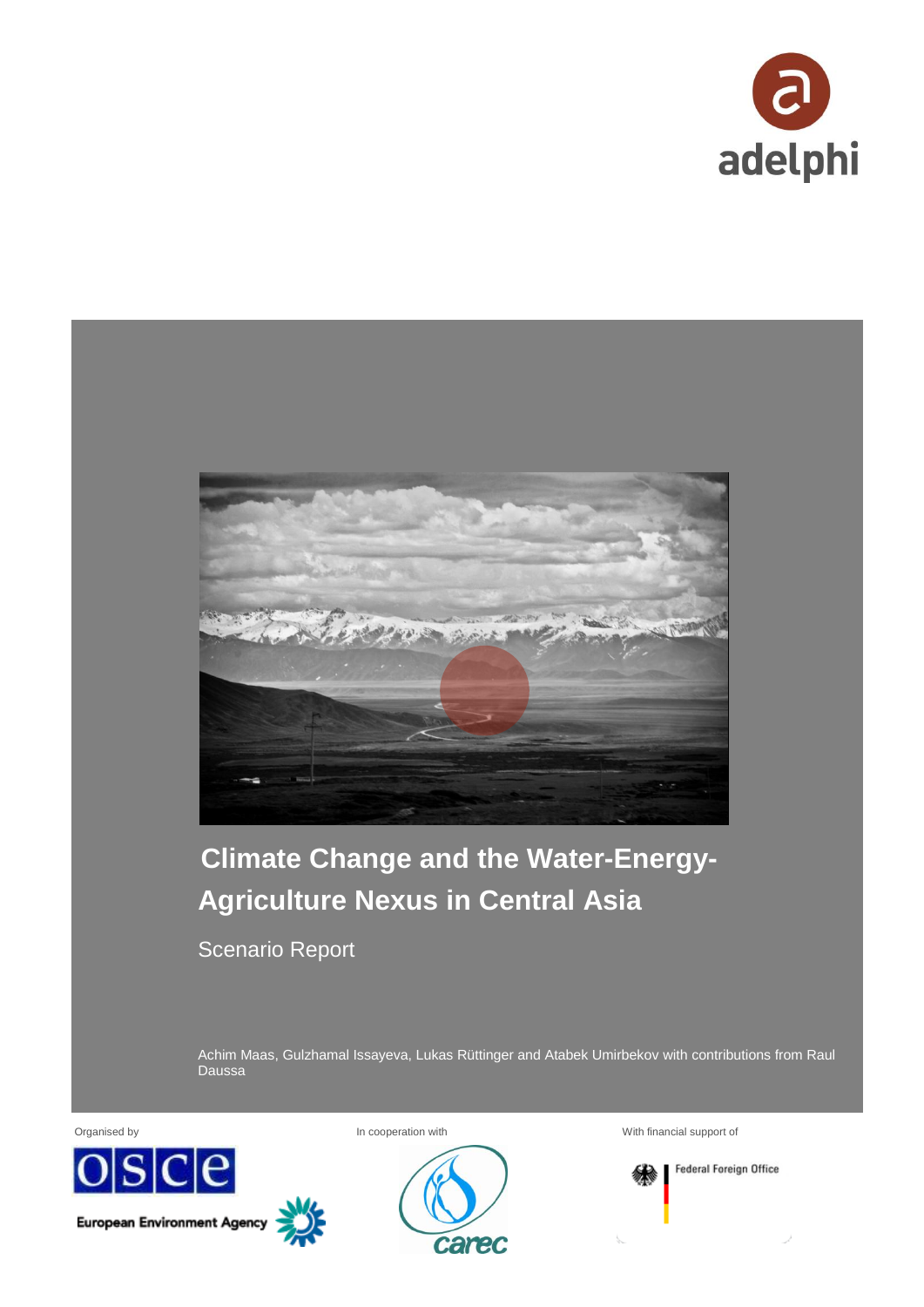# **Climate Change and the Water-Energy-Agriculture Nexus in Central Asia**

# Scenario Report

Achim Maas, Gulzhamal Issayeva, Lukas Rüttinger and Atabek Umirbekov with contributions from Raul Daussa

Produced with financial support of the Office of the Co-ordinator of Economic and Environmental Activities of the OSCE and the German Federal Foreign Office

Berlin, January 2012

**The contents of the report are the sole responsibility of the authors and do not necessarily reflect the position of any other organisation.**

© 2011 adelphi

Cover: der\_hannes/photocase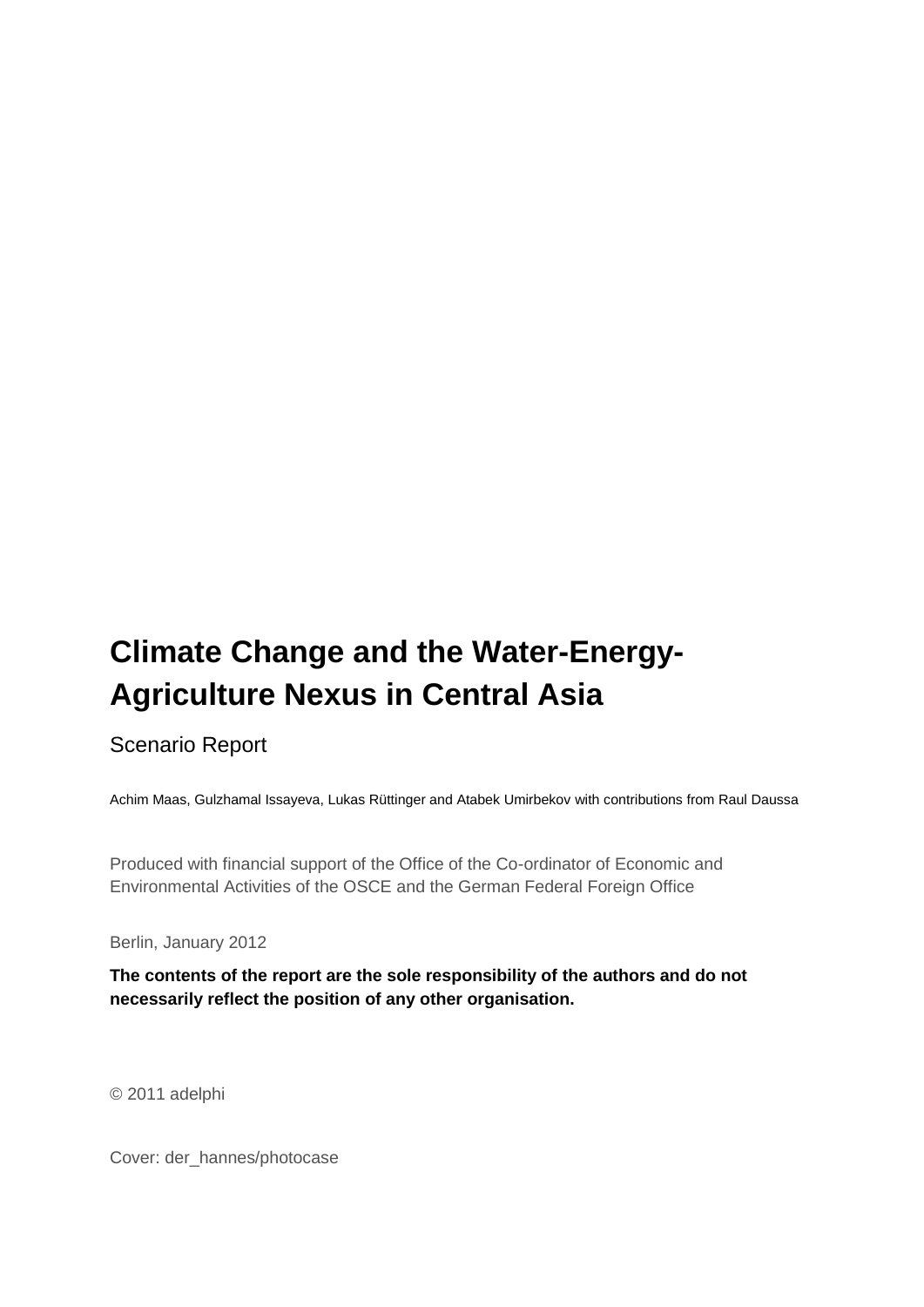# **Executive Summary**

**Few expected the uprisings which swept across the Middle East in 2011**, washing away multiple governments and resulting in escalating violence. At the core are, among other issues, deep socio-economic disparities, not the least resulting from fast increasing prices for basic commodities such as food and energy. Societies were disillusioned with governments which were unwilling or unable to solve these problems. Without early and substantive action, **Central Asia may face similar political upheaval due to the impacts of climate change on the water-energy-agriculture nexus.**

This is the key finding of a scenario-building process on the impacts of climate change in Central Asia. This paper reports on a workshop with experts and regional stakeholders, which was conducted in November 2011 in Dushanbe. The workshop focused on developing scenarios on how the interaction of climate change, political stability and economic growth may impact the agriculture-water-energy nexus. In addition, it aimed at developing recommendations. It is part of a project launched by the Organisation for Security and Co-operation in Europe (OSCE) at the Chairmanship conference in Bucharest in October 2009 and jointly implemented with the European Environment Agency (EEA). The workshop in Central Asia was financially supported by the German Federal Foreign Office.

As **Central Asia is warming faster than the global average**, climate change will hit the region sooner and harder than other areas. Invariably, across all four scenarios developed in the workshop, **action has to be taken in the coming decade starting now**. If action is delayed, climate change impacts will converge with resource exhaustion and growing regional and global demands for water, food and energy**.**  Social and political structures will become brittle, and events such as severe droughts and other natural disasters can catalyse crisis. Though strong economic growth may mitigate some of the risks, this will only make the region more dependent on imports and thus on other countries. Furthermore, growth based on fossil fuels is not sustainable, as these resources will inevitably be exhausted. Without a viable substitute, first economic and, subsequently, political crisis will occur.

In assessing the different risks and challenges all scenarios provide, the participants identified **six priority areas for action**. They include (1) **early adaptation** to climate change and (2) **transition to a green economy** with a focus of increased resource efficiency. Achieving this will require (3) **investment in education, information dissemination, research** and further (4) **supporting civil society development**. All of this needs to be embedded in a framework of (5) **strengthened regional integration** and (6) **improved good governance**.

Implementing these recommendations requires developing a systemic and comprehensive step-by-step approach. In light of the limited results of Durban, **followup activities on the national, bilateral and regional levels are urgently needed** to operationalise each of the priority areas.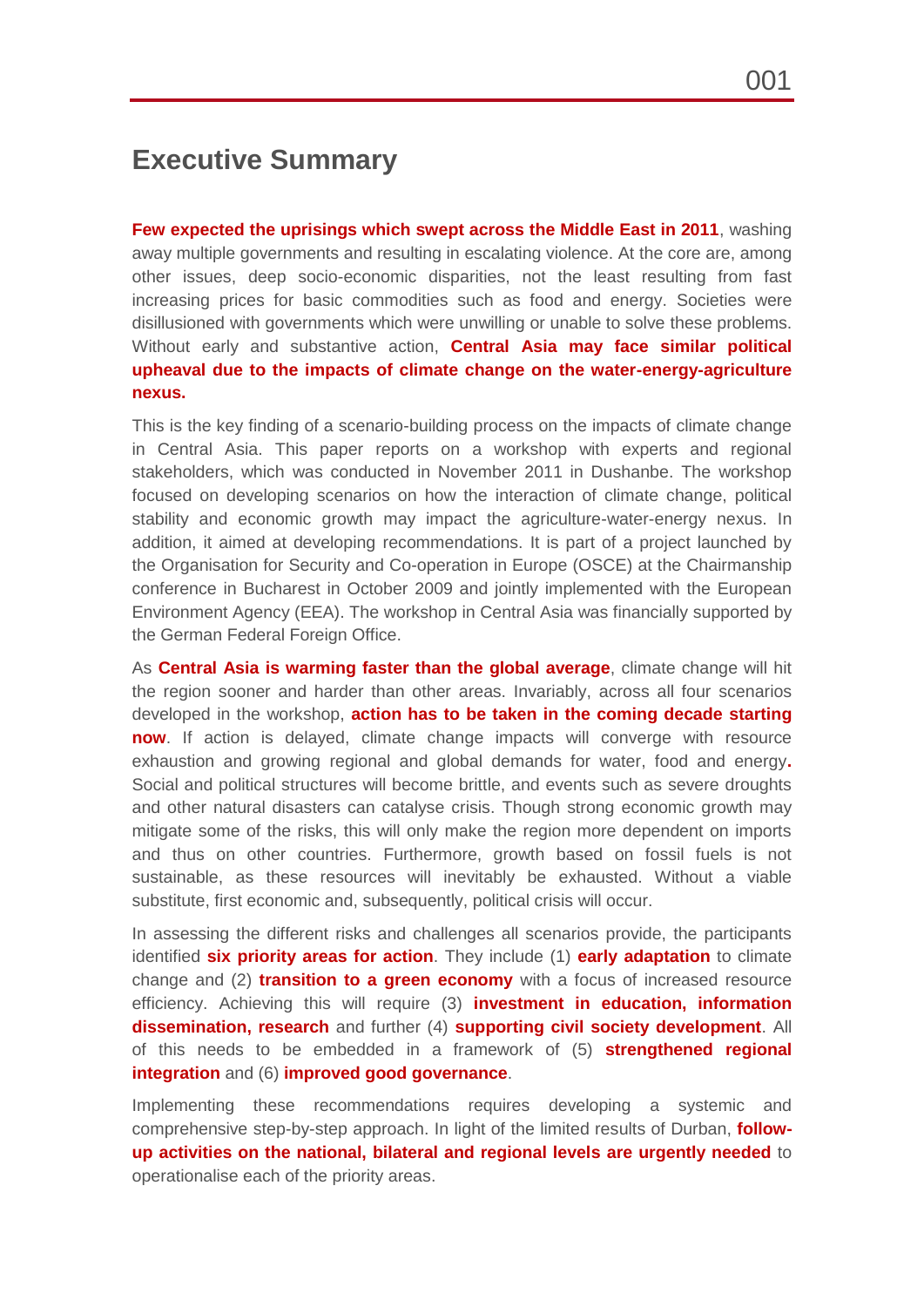# **List of Contents**

| <b>List of Contents</b>                      |                                                                        |    |  |
|----------------------------------------------|------------------------------------------------------------------------|----|--|
|                                              | <b>List of Figures</b>                                                 | 3  |  |
|                                              | <b>List of Abbreviations</b>                                           | 3  |  |
|                                              | 1 Introduction                                                         | 4  |  |
|                                              | 2 Background: Climate Change and Security                              | 6  |  |
| 2.1                                          | Climate Change and Security: An Overview                               | 6  |  |
|                                              | 2.2 Scenarios as Policy Guidance                                       | 8  |  |
|                                              | 2.3 Scenarios for Central Asia: Workshop Implementation and Background | 9  |  |
| <b>3 Scenarios for Central Asia</b><br>11    |                                                                        |    |  |
|                                              | 3.1 Scenario 1: Green Horizons with Brown Clouds                       | 13 |  |
|                                              | 3.2 Scenario 2: Through Hardships to the Stars                         | 16 |  |
|                                              | 3.3 Scenario 3: Back to the Future                                     | 18 |  |
|                                              | 3.4 Scenario 4: A Lot of Talking and Thinking, but No Action           | 20 |  |
|                                              | 3.5 Scenario Comparison and Review                                     | 22 |  |
|                                              | 4 Strategies and Recommendations                                       | 23 |  |
|                                              | <b>References</b>                                                      | 25 |  |
| <b>Annex 1: Lists of Participants</b>        |                                                                        |    |  |
| Annex 2: Agenda<br>28                        |                                                                        |    |  |
| <b>Annex 3: Summary of Evaluations</b><br>31 |                                                                        |    |  |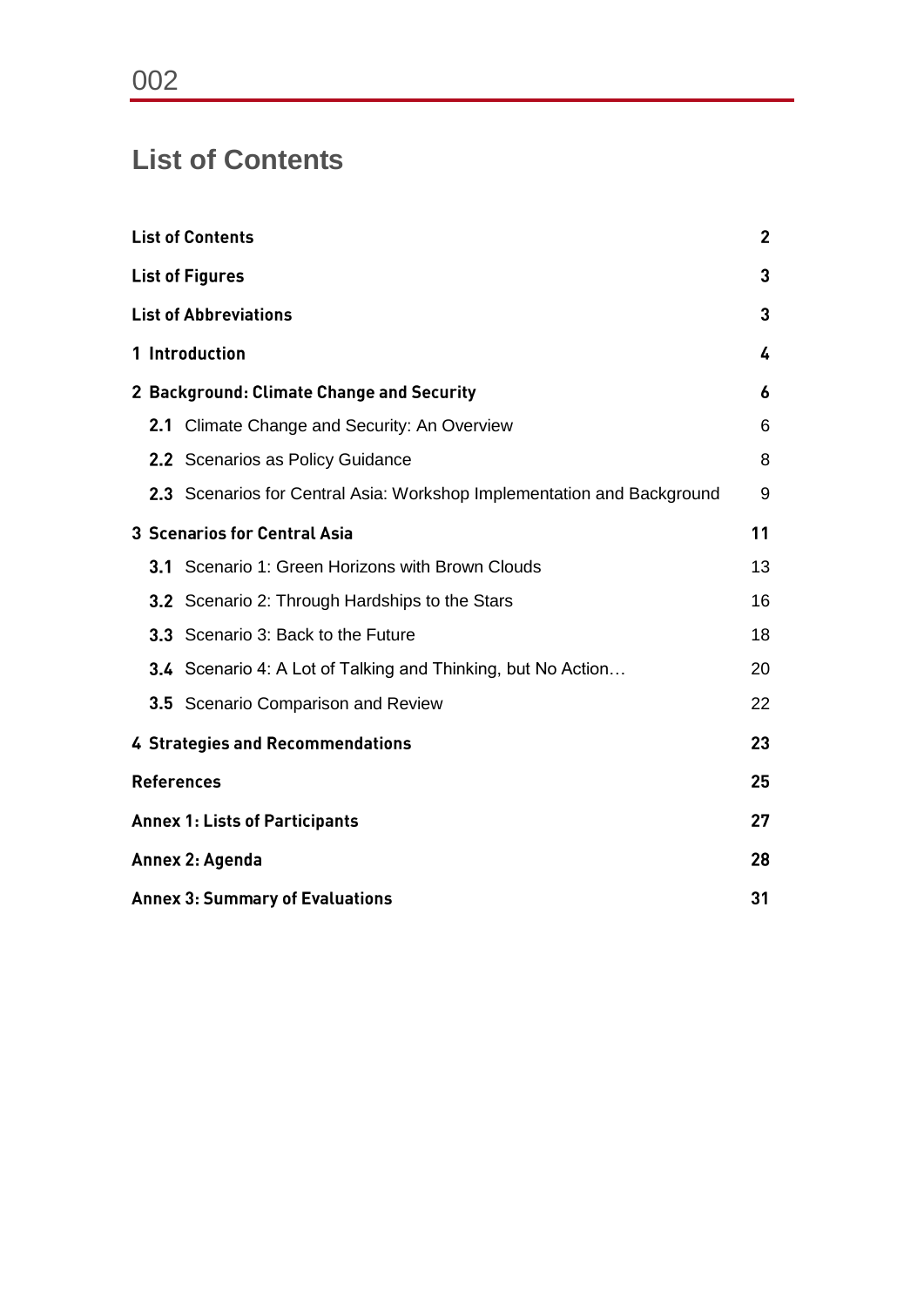# **List of Figures**

| Figure 1:        | Overview of regions for scenario-building workshops | 5  |
|------------------|-----------------------------------------------------|----|
| <b>Figure 2:</b> | Impacts of Climate on OSCE Security Dimensions      |    |
| Figure 3         | Scenario Spaces for Central Asia                    | 10 |
| Figure 4:        | <b>Scenario Matrix</b>                              | 12 |

# **List of Abbreviations**

| <b>CAEC</b>   | <b>Central Asian Economic Community</b>                                                |
|---------------|----------------------------------------------------------------------------------------|
| <b>CAREC</b>  | Regional Environmental Centre for Central Asia                                         |
| <b>CCS</b>    | Carbon Capture and Storage                                                             |
| <b>CIS</b>    | Commonwealth of Independent States                                                     |
| <b>EEA</b>    | <b>European Environment Agency</b>                                                     |
| EU            | European Union                                                                         |
| <b>GEC</b>    | <b>Global Energy Corporation</b>                                                       |
| <b>GHG</b>    | <b>Greenhouse Gas</b>                                                                  |
| <b>GMO</b>    | <b>Genetically Modified Organism</b>                                                   |
| <b>IPCC</b>   | Intergovernmental Panel on Climate Change                                              |
| <b>OCEEA</b>  | OSCE Co-ordinator for Economic and Environmental Affairs of<br>the OSCE                |
| <b>OSCE</b>   | Organisation for Security and Co-operation in Europe                                   |
| <b>STEEP</b>  | Social, Technological, Economic, Environmental, and Political<br><b>Driving Forces</b> |
| <b>UN</b>     | <b>United Nations</b>                                                                  |
| <b>UNESCO</b> | United Nations Educational, Scientific and Cultural Organisation                       |
| <b>UNSC</b>   | <b>United Nations Security Council</b>                                                 |
| <b>UNSG</b>   | <b>United Nations Secretary-General</b>                                                |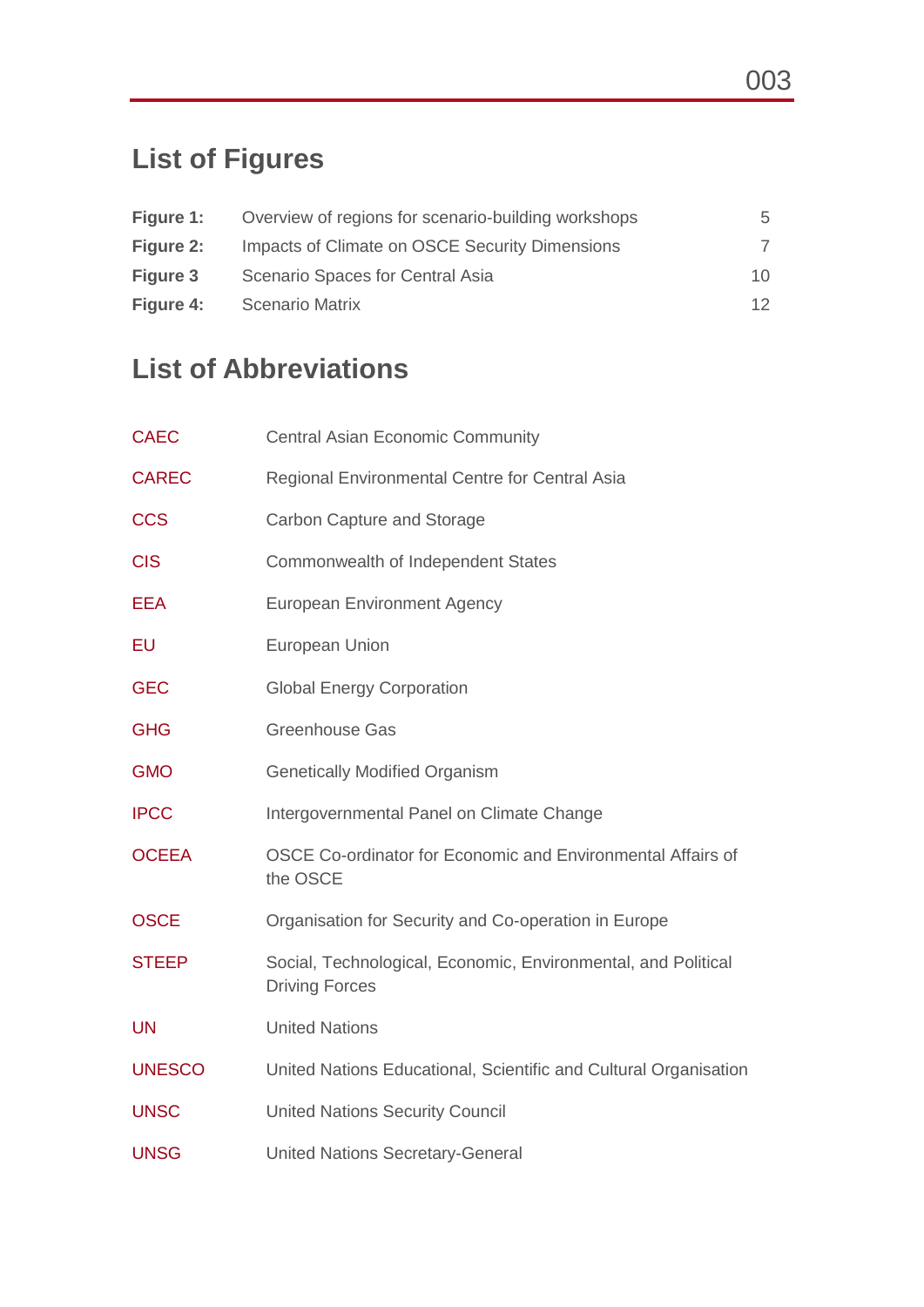# **1 Introduction**

The 2007 Madrid Ministerial Declaration on Environment and Security (OSCE 2007) recognizes that "climate change is a long-term challenge" and acknowledges that "the United Nations climate process is the appropriate forum for negotiating future global action on climate change, and the Organisation for Security and Co-operation in Europe (OSCE), as a regional security organization under Chapter VIII of the United Nations (UN) Charter, has a complementary role to play within its mandate in addressing this challenge in its specific region."

Launched in October 2009 at the Chairmanship conference in Bucharest, the Office of the Co-ordinator of OSCE Economic and Environmental Activities (OCEEA) established an extra-budgetary project to address the security implications of climate change in the OSCE region. The project is expected to end at the end of 2012. It is jointly implemented with the European Environment Agency (EEA) and aims to develop a better understanding of future perspectives, security and environmental risks as well as potentials for climate change impacts in OSCE regions. In addition, the goal is to raise awareness, develop recommendations for how to minimise risks and environmental impacts (early warnings) as well as how to promote co-operation among participating countries.

The project is divided into two main phases: First, conducting a scoping study on possible security implications of climate change in the OSCE region. Second, producing regional scenarios on and identifying how the OSCE could contribute to mitigating these challenges.

**To this end, scenario workshops were planned in the following regions:** South Eastern Europe, Eastern Europe, Caucasus and Central Asia, High North/Arctic, Mediterranean – see figure 1). After Eastern Europe and South East Europe, the scenario workshop on Central Asia was the third in series.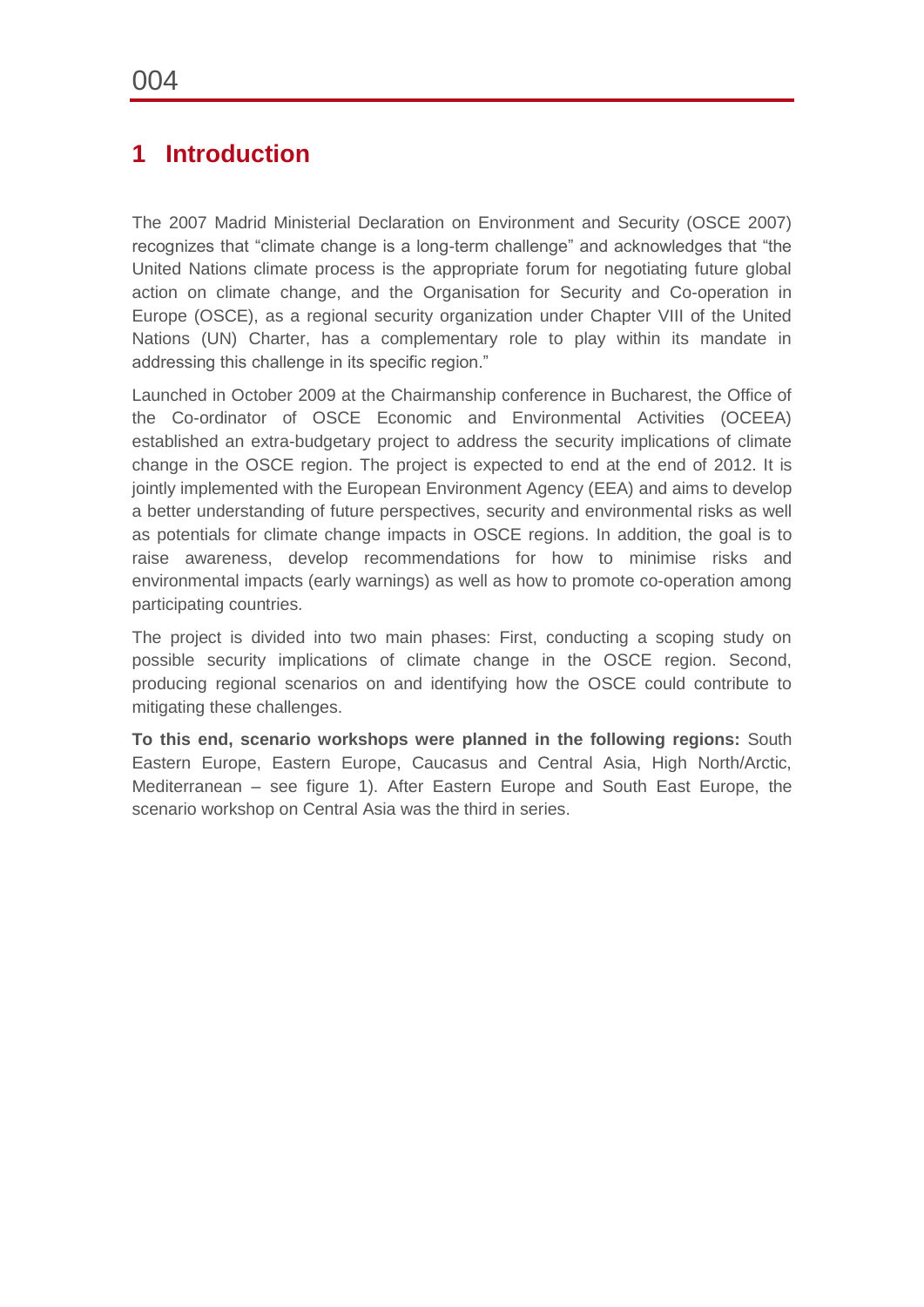

<span id="page-6-0"></span>**Figure 1:** Overview of regions for scenario-building workshops<sup>1</sup>

This paper reports on the scenario-building process in Central Asia. It presents the findings of a scenario-building workshop conducted on 14-16 November 2011 in Dushanbe, Tajikistan. The main objective of the workshop was to identify how climate change may affect the water-energy-agriculture nexus in Central Asia and how this may translate into security risks. In addition, the workshop aimed to raise awareness, support early warning mechanisms and to recommend measures for ensuring security and stability, as well as promoting co-operation in the region.

The guiding question of the workshop was:

#### **What are the impacts of climate change on the water-energy-agriculture nexus in Central Asia until 2050?**

The report is structured as follows:

- Chapter 2 briefly outlines the methodological background and actual implementation of the workshop.
- Chapter 3 provides an overview of the four developed scenarios and subsequently explores each of them individually, including their respective opportunities and challenges.

 $1$  Figure provided by the European Environment Agency (EEA).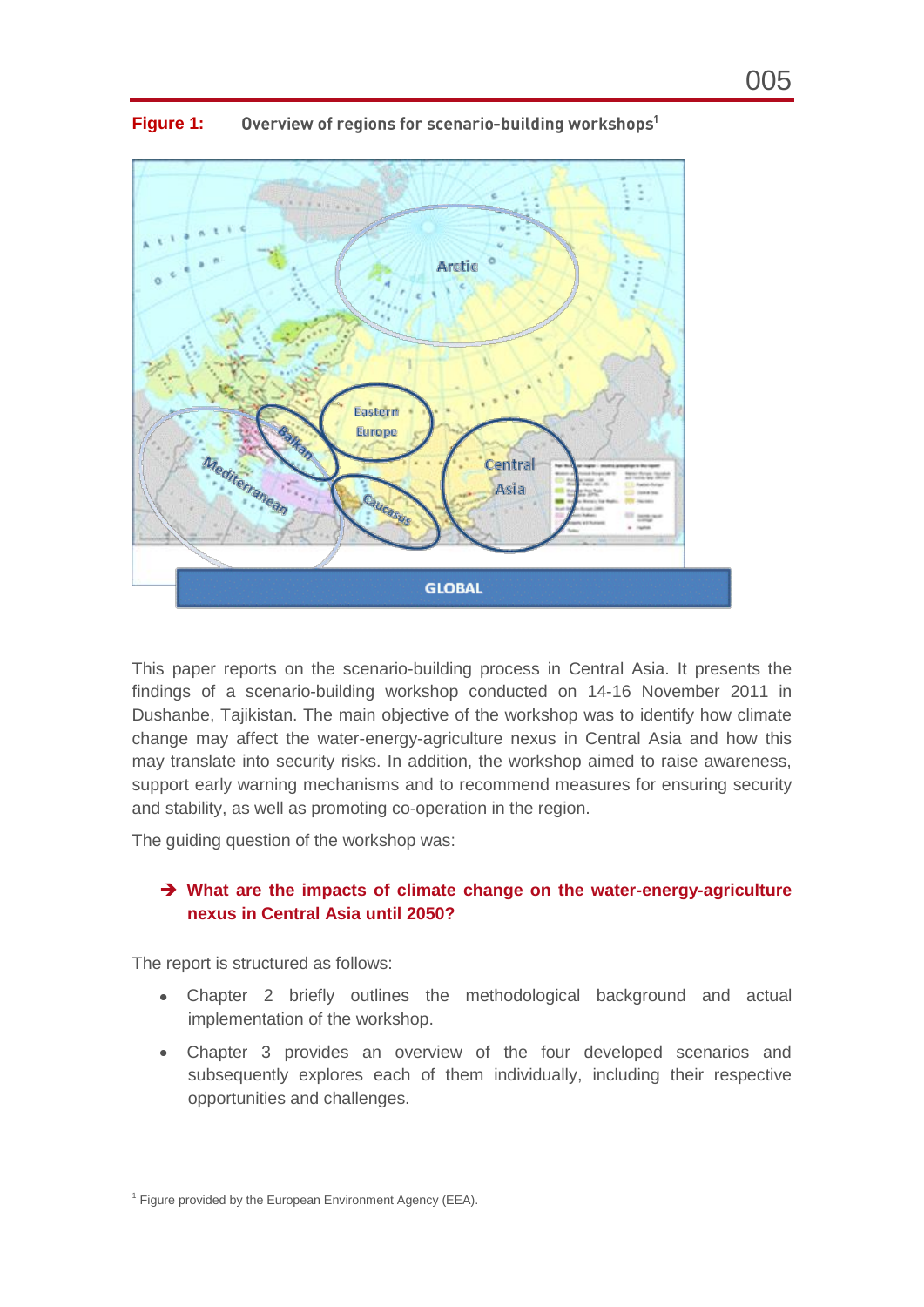Chapter 4 reviews the four scenarios in a comparative perspective and elaborates on which strategies were recommended by participants to address the challenges ahead.

# **2 Background: Climate Change and Security**

This chapter is divided into three sections: the first section briefly outlines the links between climate change and security. A more substantial analysis is available in the Scoping Study commissioned by the OSCE (see Maas et al. 2010). The second section highlights the reasons for choosing a scenario approach. Finally, the third section will outline the background and implementation of the scenario workshop in Central Asia.

### <span id="page-7-0"></span>**Climate Change and Security: An Overview**

Many studies have identified climate change as a threat multiplier which may contribute to insecurities and destabilisation. Climate change particularly affects water availability and food security, but also energy security and economic development. Under certain conditions, this may lead to regional political instability and crisis (WBGU 2007). These issues, among others, were highlighted by the UN Secretary-General (UNSG 2009) and also in 2011 by the UN Security Council (UNSC 2011).

A particularly complex challenge is the water-food-energy nexus: water is essential not only for drinking, but also for food production and electricity generation, such as in the case of hydropower or when it is used as a coolant for power plants. Both agriculture and energy production are key economic sectors of many countries. Globally growing populations and increasing demand in food, energy and other resources converge with climate change impacts, thus aggravating the impact of the latter.

Analysts and researchers argue that changing water and food availability, shifting demography and the redefinition of territories and coastlines caused by climate change may intensify prevailing tensions and lead to new conflicts. Institutions investigating these issues have produced a vast body of studies and assessments (see e.g. WBGU 2007, Chatham House 2009, Smith/Vivekanda 2007, Halden 2007, Gleditsch/Nordås 2009).

Regional assessments are necessary to identify potential security implications. Despite regional variations, several overarching aspects of climate change can be identified:

- Climate change is transforming basic conditions. Thus, history is becoming a bad reference for the future as the boundary conditions have changed. With this transformation, climate change is altering the livelihood foundations of societies.
- Climate change rarely results in direct security threats. It is rather the complex interaction of different forces and factors leading to increased insecurity. For example, global warming affects local harvests which in turn lead to food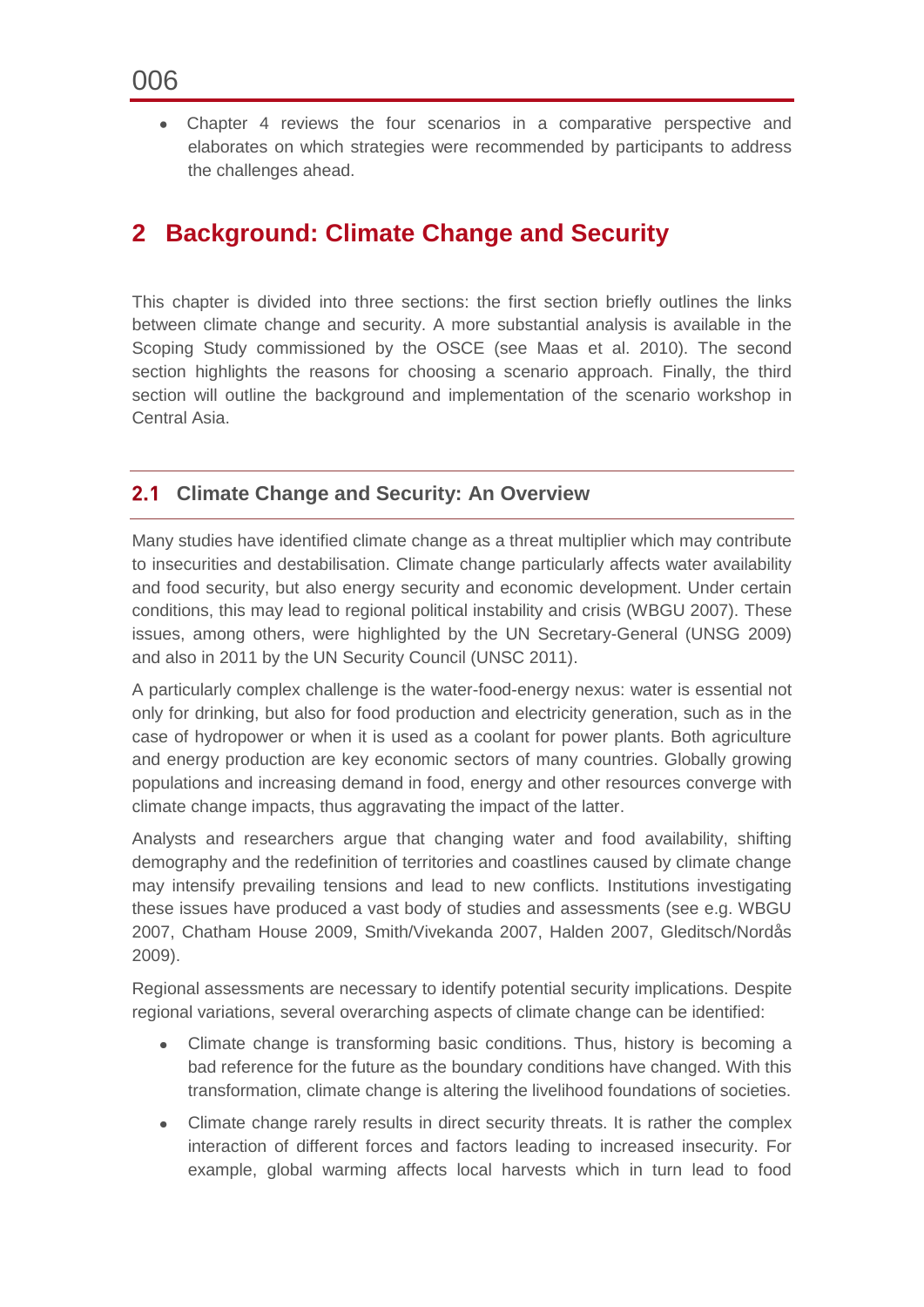insecurity and unemployment. Thus, climate change increases insecurity through a number of interacting impacts.

Finally, current climate change is taking place in times of rapid global change such as high population growth, rising energy and food demand, emerging new technologies, and shifts in political power on the regional and international level. These changes could amplify potential security risks (see also chapter 4 on megatrends).

The OSCE identifies three dimensions of security: the economic and environmental dimension, the politico-military dimension, and the human dimension. A scoping study commissioned by the Office of the Co-ordinator for Economic and Environmental Affairs (OCEEA) identified different pathways, how climate change may affect the dimensions of security:



<span id="page-8-0"></span>**Figure 2:** Impacts of Climate on OSCE Security Dimensions

Source: Maas et al. 2010

However, this conceptual model needs to be grounded in more detailed regional analysis. Though climate change impacts are already visible today (see e.g. UNSG 2009), it is necessary to look into the future and identify preventive measures.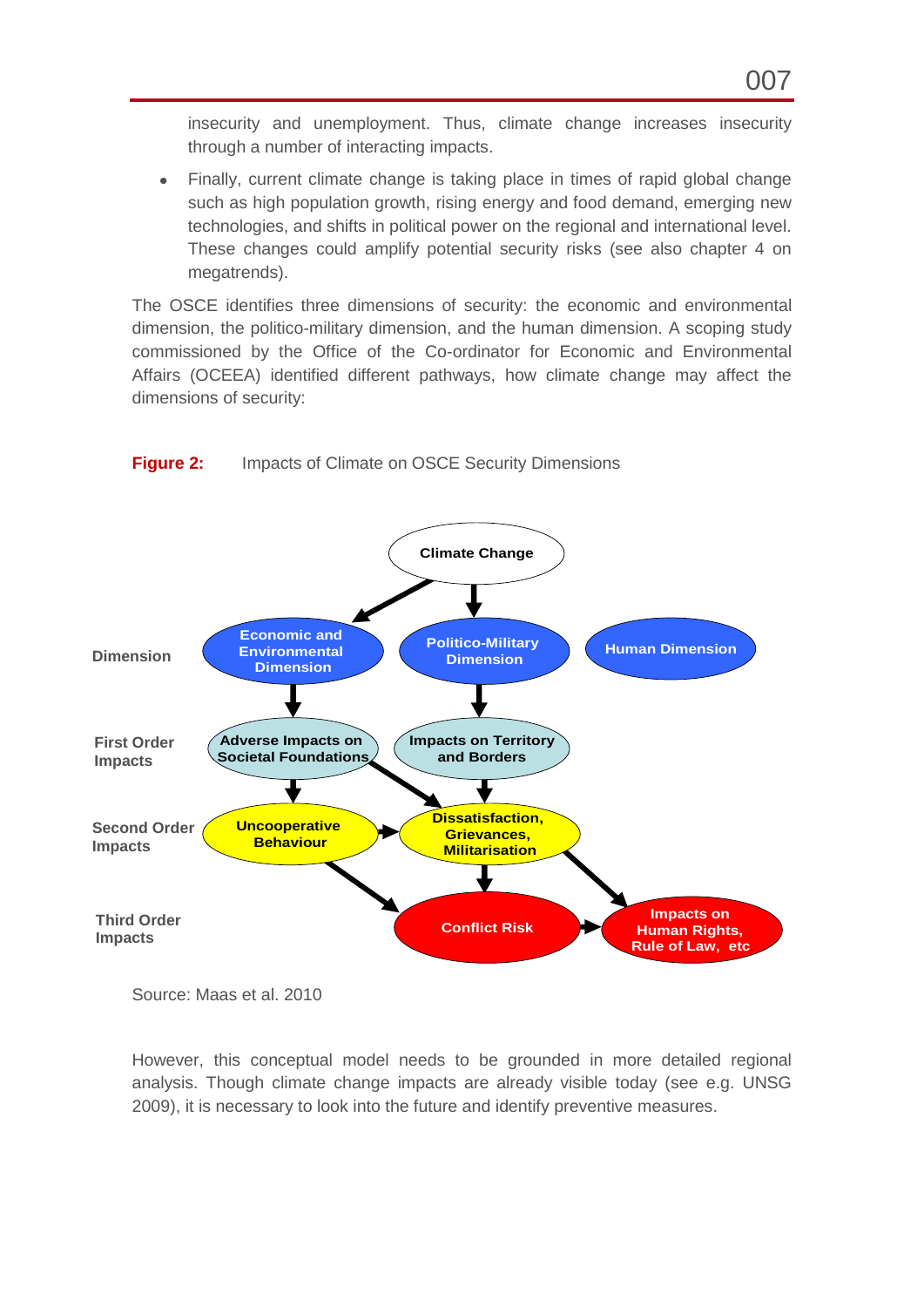# <span id="page-9-0"></span>**2.2 Scenarios as Policy Guidance**

The general trends of climate change can be identified, yet a large degree of uncertainty remains: predictions of future greenhouse gas emission levels are based on assumptions about expected socio-economic development and the scope of measures taken to reduce emissions. The typical source of such predictions is a report published by the IPCC in 2001, containing four main families of emission scenarios. Each scenario assumes a different path of population growth, economic development, and fuel intensity, resulting in different expected greenhouse gas concentrations. The range of outcomes from the differing scenarios, then, paints a picture of the severity of climate change under different conditions (Nakicenovic and Swart 2001). The emission scenarios should be considered conservative estimates, as actual emissions since 2001 have risen much more rapidly than in the scenarios (Raupach et al. 2007). They also do not account for potential *tipping points* – feedback loops in the climate system like melting permafrost or savannisation of the Amazon basin that would lead to more rapid and substantial warming.

Therefore, on regional and local scales, climate predictions typically consist of a range of possible outcomes, and mitigation and adaptation efforts have to be designed in light of these uncertainties (Dessai et al. 2009).

Another key challenge is the interaction of climate with other global trends, such as population growth, escalating energy demands, depletion of groundwater resources, soil exhaustion, urbanisation, and change in consumption patterns (see EEA 2010). The combination of these trends is creating a set of interlocking challenges (Lee 2009). The interlocking challenges are exemplified in the case of biofuel production, which may provide a more carbon-friendly type of fuel, but simultaneously takes up agricultural land needed for food production. These interlinked challenges may exceed the capacities of societies unless there is strong and sufficient early action (cf. Leggewie/Welzer 2009). These are also the challenges, which may lead to possible security implications as a result of climate change, as has been discussed at the UN level (see above section).

Consequently, the likelihood of regional destabilisation and armed conflicts depends on given socio-economic and political circumstances, as well as interactions with other regional and global developments. For example, global and regional governance, international and national institutions, globalisation, and open markets play a significant role in the mediation of resource scarcities and therefore in the prevention of resource competition. Given the high level of uncertainty with regard to the pace of climate change, its impacts on agricultural systems, as well as uncertainties related to global change and the regional capacity to adapt, a scenario approach was chosen as a tool for gaining insight into the range of possible future risks.

Addressing these different possibilities and alternative developments calls for a scenario approach, which allows for identifying and assessing the impacts of different decisions. Scenarios are a process of illustrating how changes might occur. It may support organisations handling uncertainties, trace possible pathways of future events and prepare for what would could be otherwise unexpected crises. As such they are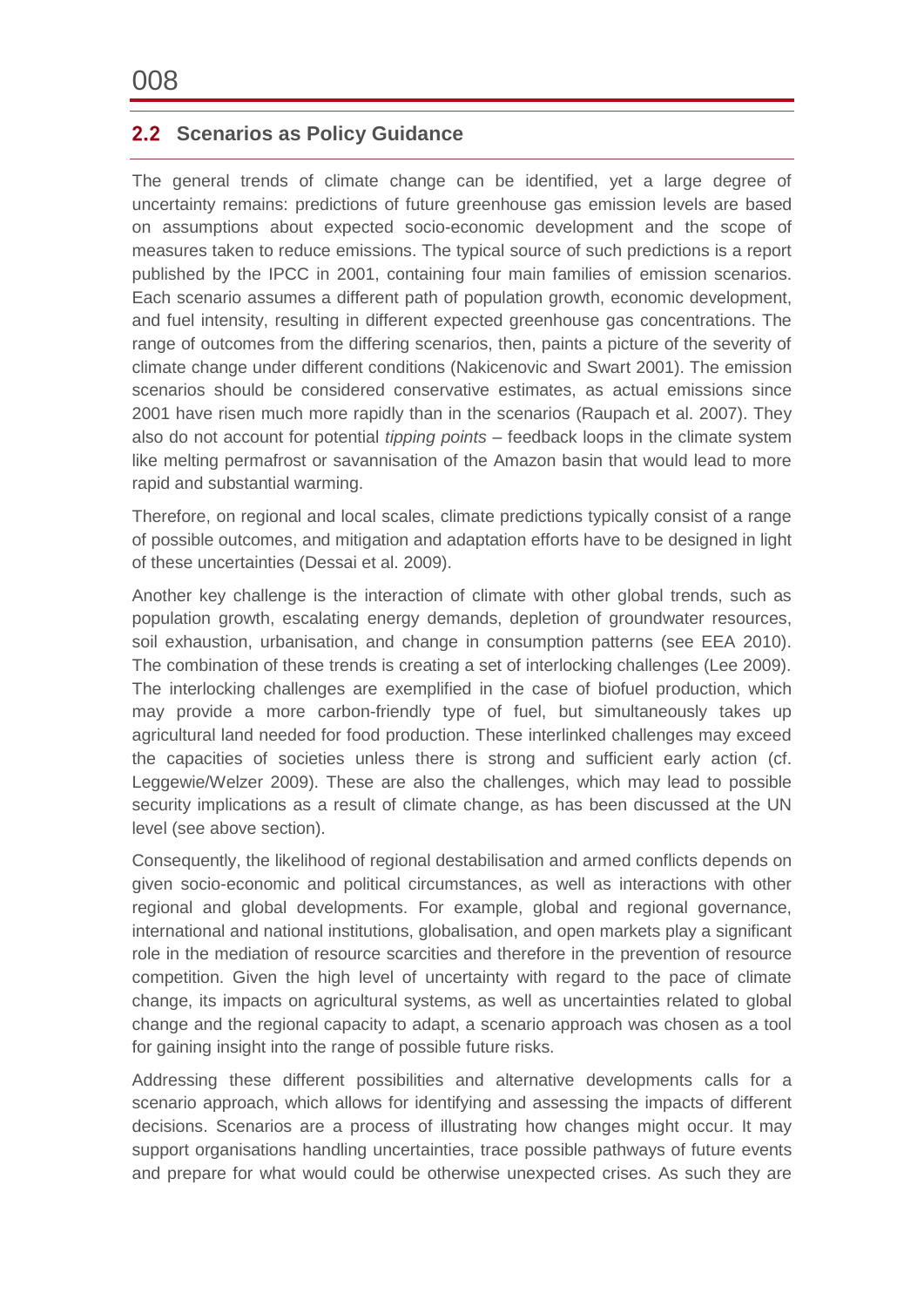Scenarios work effectively when they answer a single or a set of key questions for its ultimate beneficiaries. Climate scenarios focus on the ways in which environmental changes shift basic conditions (cf. GBN 2007). In order to be most useful, they should focus on potential pathways leading to negative change instead of focusing on an emergency situation – such as an energy crisis – itself. These potential adverse alterations will not be the result of just one changing factor (e.g. rise in air temperature), but are more likely results of a combination of environmental changes that impact a critically vulnerable part of a system, be it ecological, economic, political or infrastructural.

## <span id="page-10-0"></span>**Scenarios for Central Asia: Workshop Implementation and Background**

At the beginning of the series of scenario workshops, the OSCE commissioned a deskbased scoping study on the possible security implications of climate change in the OSCE region (Maas et al. 2010, Scoping Study hereafter). Based on the initial Scoping Study, the subsequent scenario workshops were designed.

For each workshop, a specific background paper was produced focusing on a guiding question. For Central Asia, this guiding question was:

## **What are the impacts of climate change on the water-energy-agriculture nexus in Central Asia from now until 2050?**

The background paper (Fritzsche et al. 2011) served as starting point for discussion at the scenario workshop. The background paper is available in English and Russian on the OSCE website.<sup>2</sup>

The scenario workshop itself was designed to be exploratory and stakeholder-driven. It consisted of a mixture of plenary and working groups and was divided into five phases which served the following purposes:

• **Phase 1** focused on identifying driving forces. These are key factors which will have a decisive impact in the future. Some driving forces are quite predictable, such as demographic trends: they are easily recognisable and are somewhat inert, i.e. they are difficult to change. Being predictable, they are easy to understand and coping strategies can be devised. More important, therefore, are uncertain factors, which are less predictable but may have a decisive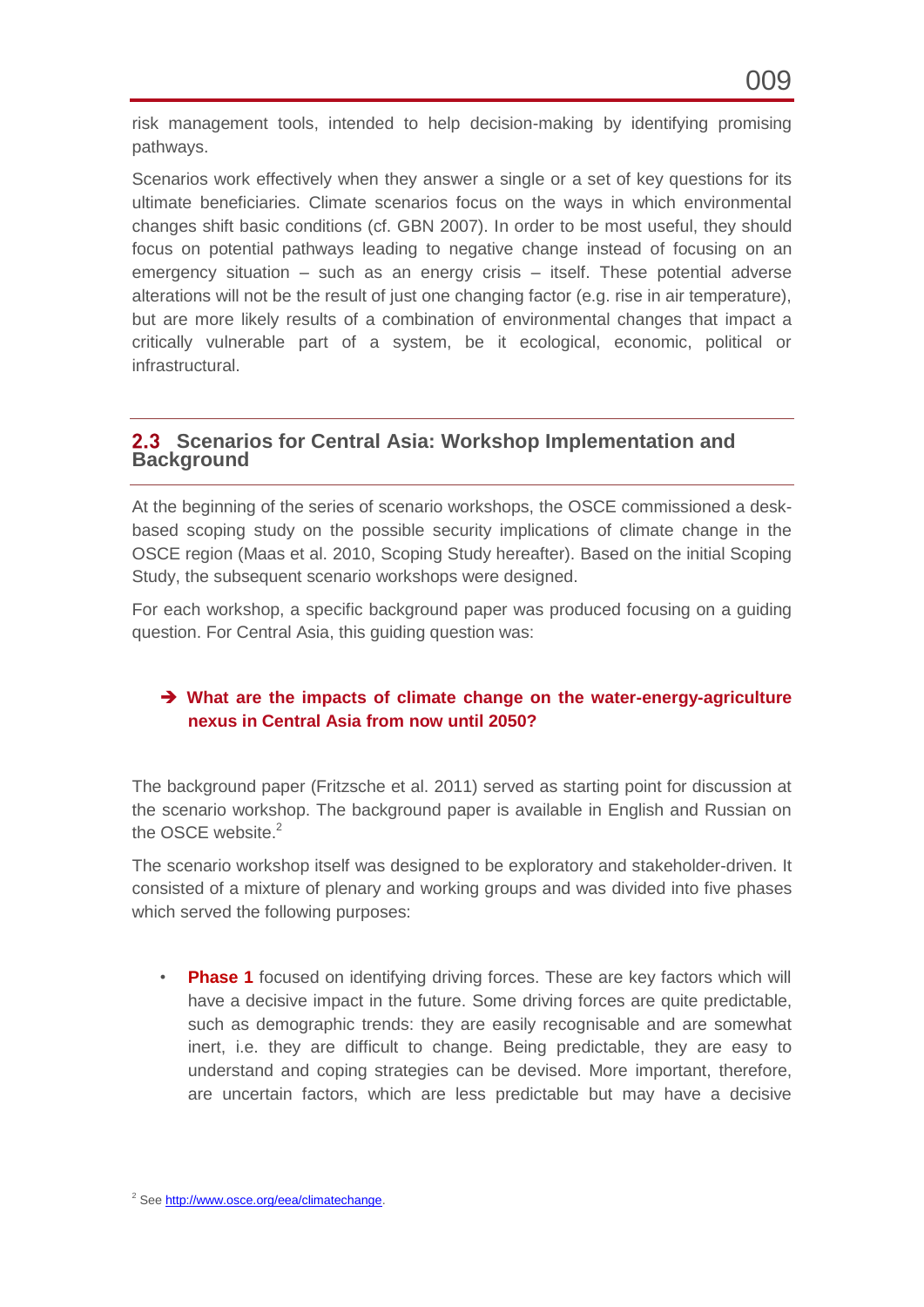impact as well. They are thus called the "axis of uncertainty", as a range of possible outcomes are plausible. One of the driving forces the workshop focused on was the impact of climate change, whereby high climate impacts also implied low adaptive capacity. A second important driving force was identified via participant deliberations during the workshop: the combination of political stability and economic growth.<sup>3</sup>

**Phase 2** focused on developing a scenario framework. The axes of uncertainties were combined to identify which developments are possible and plausible in Central Asia. Particularly, the possible antithetic developments were further outlined and defined. This resulted in four different scenario spaces, which are highlighted in figure 3:



#### <span id="page-11-0"></span>**Figure 3** Scenario Spaces for Central Asia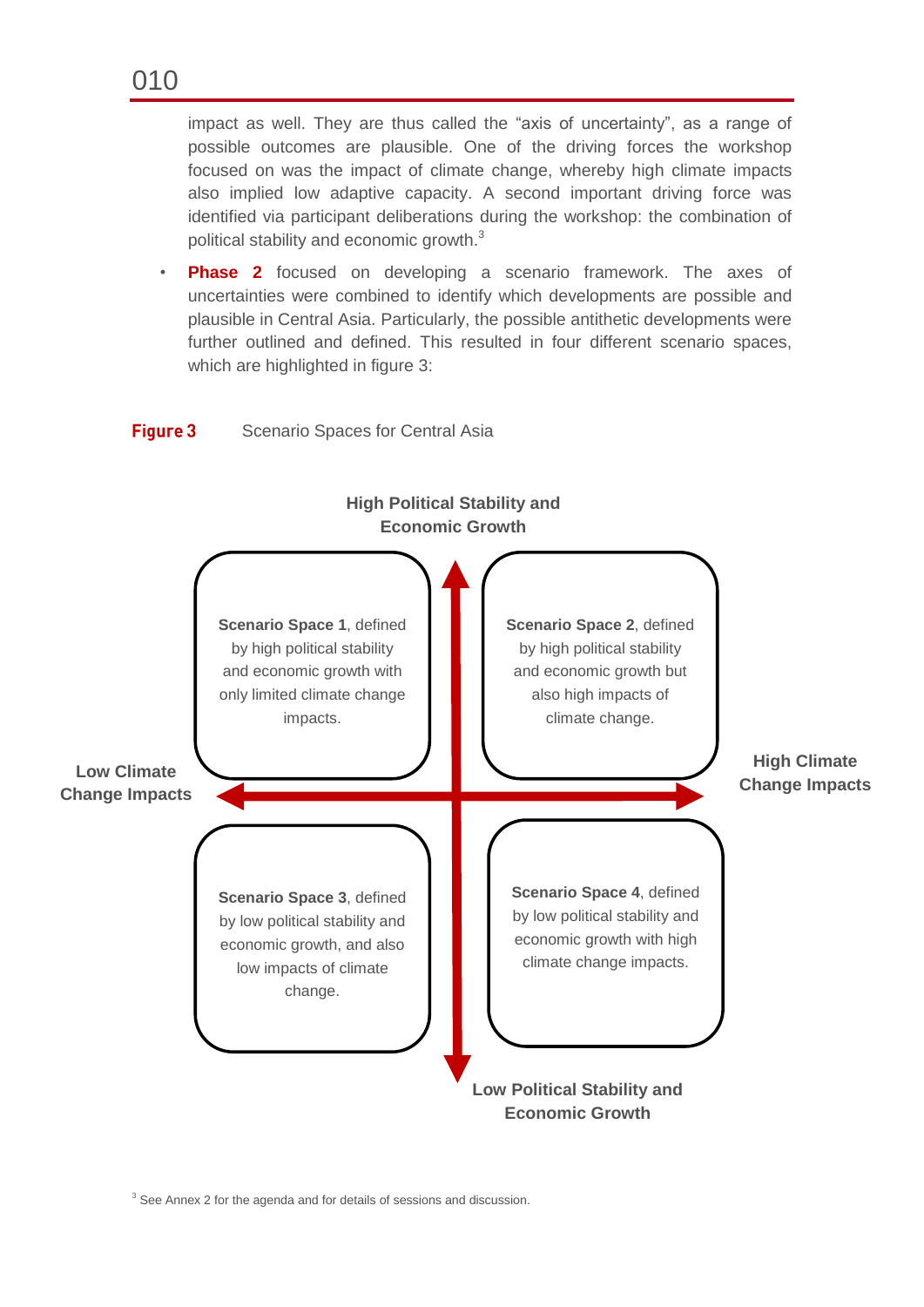Each of the four scenario spaces was subsequently developed and discussed by one working group during the workshop in phase 3.

- **Phase 3** focused on playing out the scenarios with a time horizon of 2050. Participants outlined how Central Asia may look in 2050 against the background of high and low climate change impacts, as well as high and low political stability and economic growth.
- Subsequently, participants developed a timeline from the present year (2011) to 2050 in an effort to identify trends and outline how a certain scenario develops and becomes possible.
- **Phase 4** focused on analysing the challenges and opportunities each scenario may pose for Central Asia and if it requires either action or may serve as an entry point for innovative policies.
- **Phase 5** finally focused on translating the findings of the scenario exercise into strategies and recommendations. Particular emphasis was given to identifying strategies which are robust across all four scenarios and thus would be most viable.

The workshop itself was preceded by a roundtable on climate change in the region, where participants had the opportunity to share insights and knowledge from their respective work and country. In addition to representatives from governmental and non-governmental sectors in Central Asia, international experts were also invited to the workshop to provide an additional perspective on the region.

The full agenda, including the list of participants, is provided in the annex to this report.

# **3 Scenarios for Central Asia**

The following chapter outlines the four scenarios developed during the Dushanbe workshop on 14-16 November 2011. All scenarios are structured the same way: first, the situation in 2050 is described. Then, the timeline and major events and processes leading to this situation are detailed. Finally, key challenges for the water-energyagriculture nexus as well as opportunities, if identified, are explored. Given the different composition of the working groups, there are deviations from this structure where appropriate.

Figure 4 on the following page summarise the key aspects of all four scenarios, based on the scenario framework outlined in chapter 2.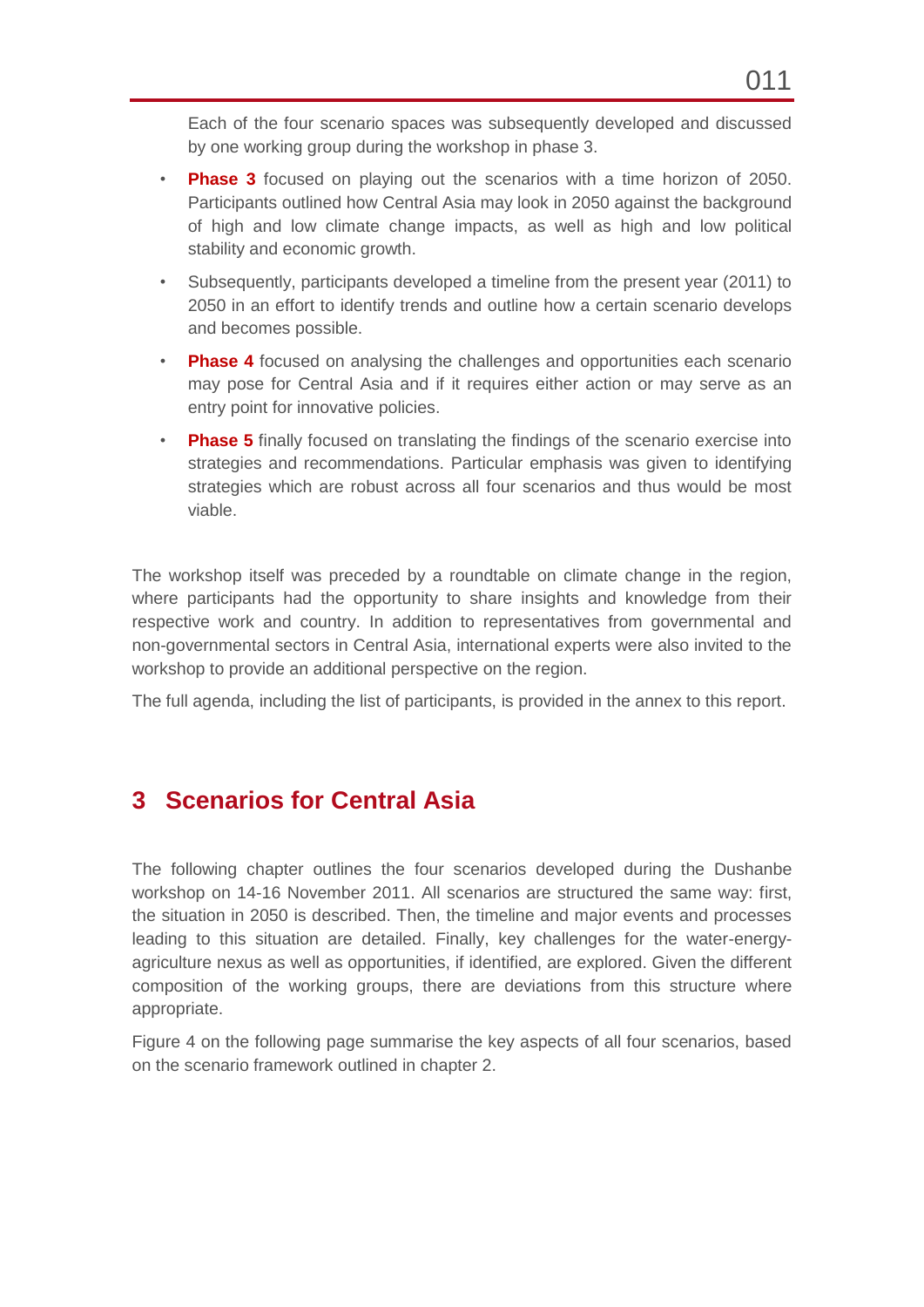Figure 4: Scenario Matrix

**High Political Stability and Economic Growth**

#### **Scenario 1: Green horizons with brown clouds**

- Two groups of countries emerged, the one focusing on green economies and democracy ("greens"), the other on fossil fuelbased developments and authoritarianism ("browns").
- Within the groups there is strong cooperation, but between them tensions exist, in particular over transboundary waters.
- Though there are scarcities, there are no crises with regard to water, food and energy due to improved resource use and efficiency, until fossil fuels run out and the browns face crisis.

#### **Scenario 3: Back to the future**

- Migration and development trends reverse: People migrate to rural areas and settle for lower development to achieve selfsufficiency, leading to decentralisation.
- Resource degradation and exhaustion leads to economic crisis, new taxes and crippling costs.
- Energy crises are particularly rampant, while water and food scarcity is high, but not as extreme.

#### **Scenario 2: Through hardships to the stars**

- States and societies realize the need to act on climate change, switching to renewable energies and increased resource efficiency.
- Cooperation across the region became a necessity to cope with  $\bullet$ impacts of climate change.
- Central Asia could avert the worst impacts, but becomes dependent on imports for many basic commodities as the waterfood-energy nexus is severely impacted.

**Scenario 4: A lot of thinking and talking, but no action…**

- Governments take action far too late, leading to severe food, water and energy crises, but also severe health issues; high emigration and mortality rates lead to declining populations.
- Crime, corruption, violent conflict and revolutions occur, leading  $\bullet$ to years of political turmoil and creating zones of state failure while the region as a whole experiences cultural decay.
- Following coups, new governments cooperate and try to  $\bullet$ mitigate the crises, but can do so only limitedly.

**High Climate Change Impacts**

**Low Political Stability and Economic Growth**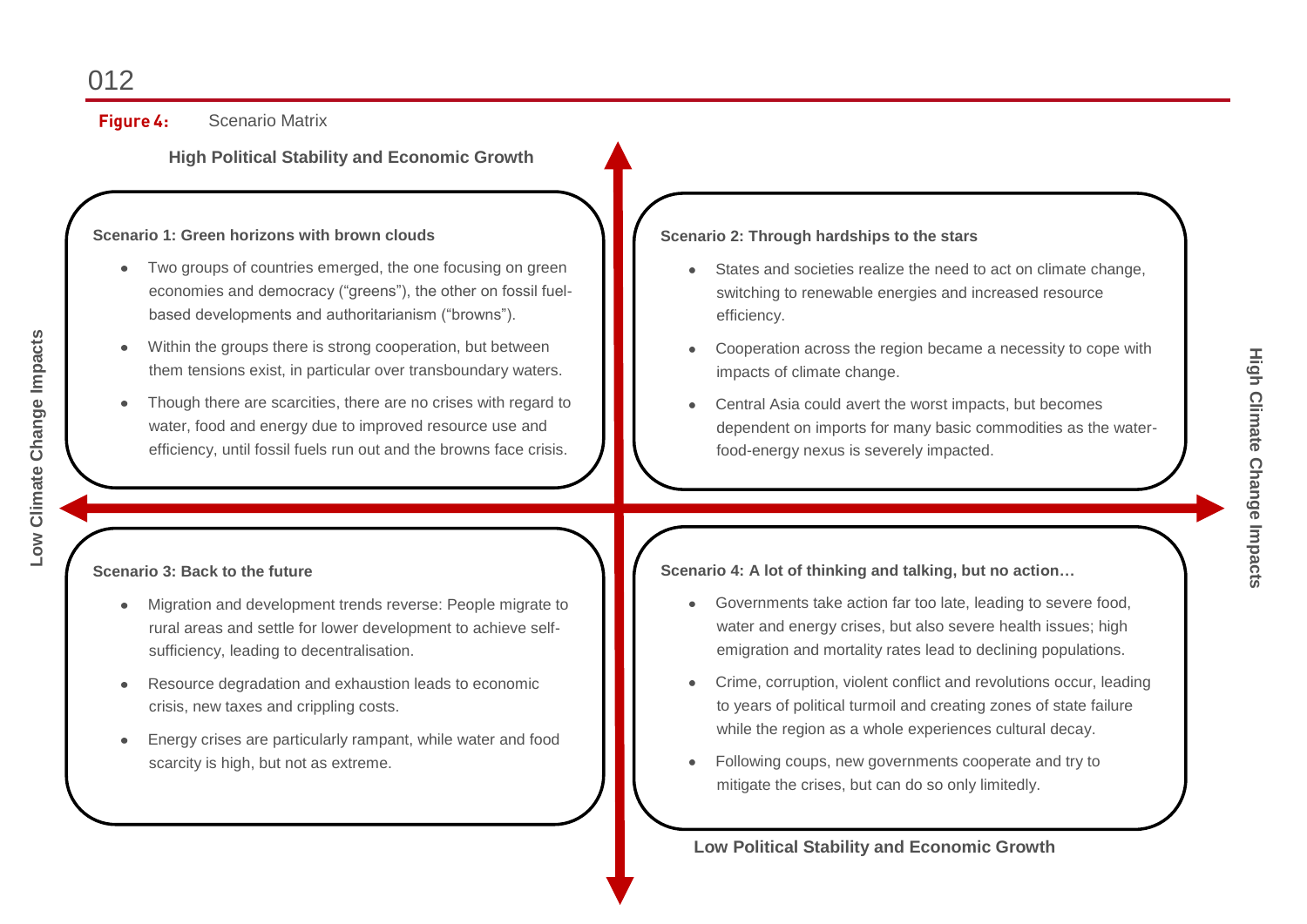# <span id="page-14-0"></span>**Scenario 1: Green Horizons with Brown Clouds**

In this scenario, climate change impacts remained low while political stability and *economic growth were high.*

#### **Summary: The Year 2050**

By 2050, the Central Asian countries continued to diverge politically and economically. Two distinct groups of countries emerged. Each group shares distinct political and economic features.

The first group has the principals of focusing on a *green growth* path, i.e. a low-to-zero emission economy with the invention of new, environmentally friendly technologies (*clean tech*). The intensity of agriculture in terms of water use, fertilizers and other aspects was reduced and a competitive export industry developed. Good governance and efficient public service delivery lead to positive environmental developments in the region and also a vibrant civil society with strong environmental non-governmental organizations (NGOs). As consequence, these countries became known as "the Greens".

The second group, nicknamed "the Browns", continued to focus on conventional economic development with emphasis on fossil fuels and intensive agriculture. As climate change impacts remained relatively small, there was in the eyes of the "Browns" no apparent need to change economic modes; climate change became by 2050 an almost forgotten issue. Degradation of land resources continued accordingly and less emphasis was placed on clean technologies – leading also to increased environmental problems.

The two different political and economic models lead to recognizable tensions between the countries in the region and created new geopolitical realities – including polarization and new conflict lines between them on political, economic and environmental issues. However, it also highlights that political stability and economic growth, despite difficulties, can be achieved in a sustainable and less sustainable way.

#### **Timeline**

**2011-2020:** The decade began with the achievement of a strong agreement to curb greenhouse gas emissions. This was of critical importance to keep climate change impacts relatively low through the coming decades. In parallel, green movements grew in several Central Asian countries, leading to the rise of green/environmental parties. Presidential elections were peaceful and candidates also proposed green growthoriented reforms, leading to their designation as the "first green presidents" of Central Asia.

Geopolitical realities also changed: the United States of America (USA) and the European Union (EU) withdrew their troops from Afghanistan, removing the need for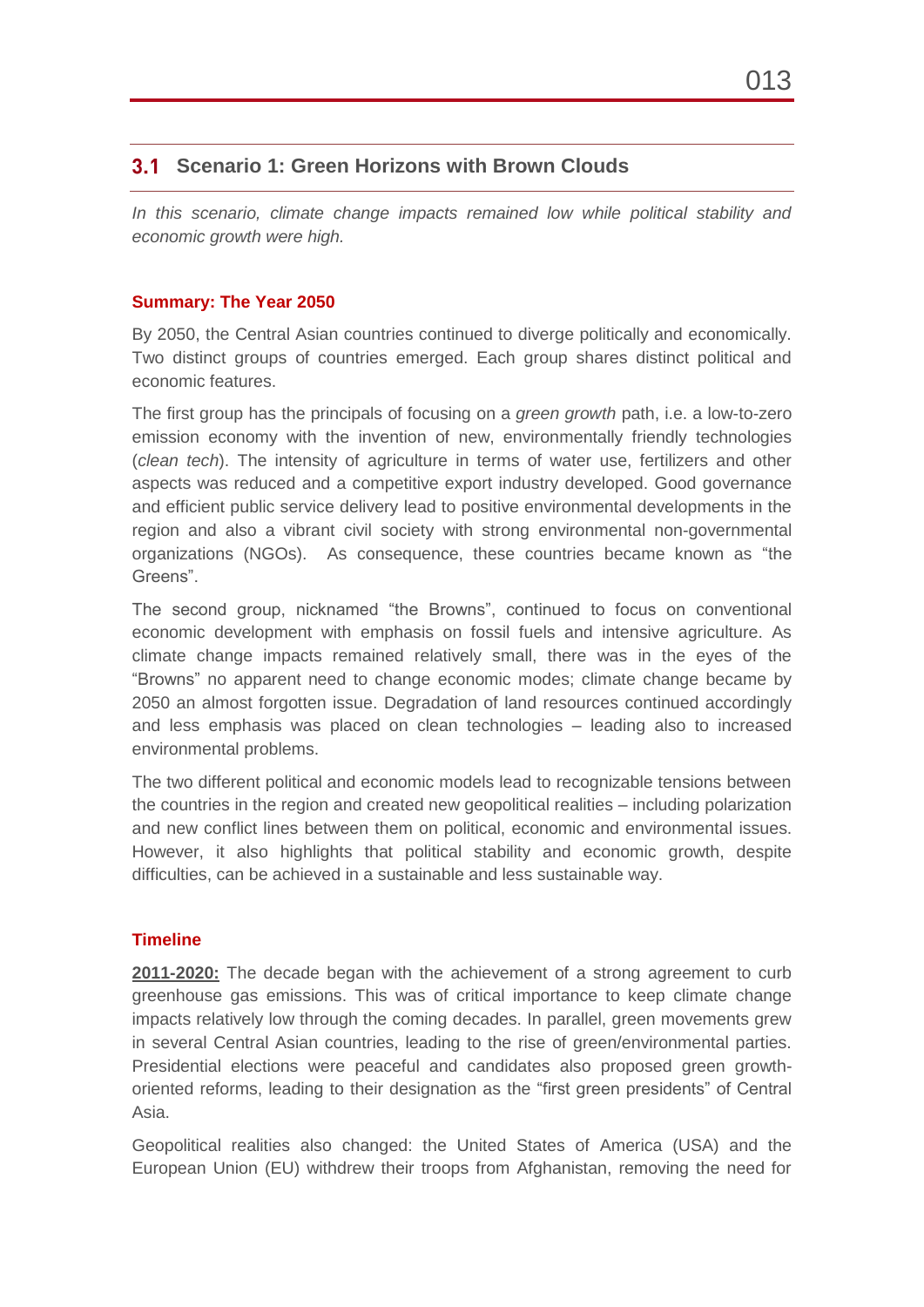military transport infrastructure in Central Asia. Gradually, the political and economic interest of the USA and the EU wither and both powers fade into the background.

Instead, China and Russia increasingly competed with each other for influence in the region. China's hunger for resources, including fossil fuels from Central Asia, continued to grow. The intensified research on carbon capture and storage (CCS) allowed for continued fossil fuel-based growth without compromising climate change. Russia considered China, however, to be encroaching on its near abroad and thus feared the loss of influence in the region. In addition, Turkey takes an increasingly assertive role in the region.

By the end of the decade, with climate crises apparently being solved and no major disaster, some Central Asian countries continued with a heavily fossil fuel-reliant economy – facilitated by China's increasing demand for such resources and its support for these countries.

**2021-2030:** Green economic development further accelerated in three of the Central Asian countries, leading to a "gold rush" as abundant renewable energy resources were used and savings from energy efficiency freed up resources. Investing further in education and experiencing sustainable economic prosperity, parliaments and political parties became empowered and the countries overall more liberalized and relaxed in their politics.

In 2025, regional cooperation between the "green countries", which engaged in a green growth-pathway, reached a new height as negotiations for a common customs union began and finally a Central Asian Economic Community (CAEC) emerged. Disagreement with the "Browns" on fundamental economic development principles and objectives prevent all five countries from co-operation.

However, mid-decade a set of extreme natural disasters occur with crippling effects on the economies in the region. The coping capacities of humanitarian aid are exceeded due to the remoteness of many affected areas. In addition, disorganized aid agencies cannot respond to the crisis leading to political turbulences and riots against inefficient governments. Economic development suffers a setback and internal tensions within countries nearly reach a boiling point. Political structures in the "Browns" become more authoritarian and official positions like presidencies are handed to family members instead of being decided by free elections.

**2031-2040:** With sustainable green economic development having become the cornerstone for the upsurge in prosperity, environmental authorities become more independent and further strengthened; they should serve as guardians. In the meantime, e-governmental and decentralized decision-making, supported by a strong civil society, lead to further democratization and participation by large parts of the population.

Evolving from the CAEC, the "green countries" begin to spearhead further political integration by starting discussion on levels of integration similar to the European Union. Some individuals even call for their unification.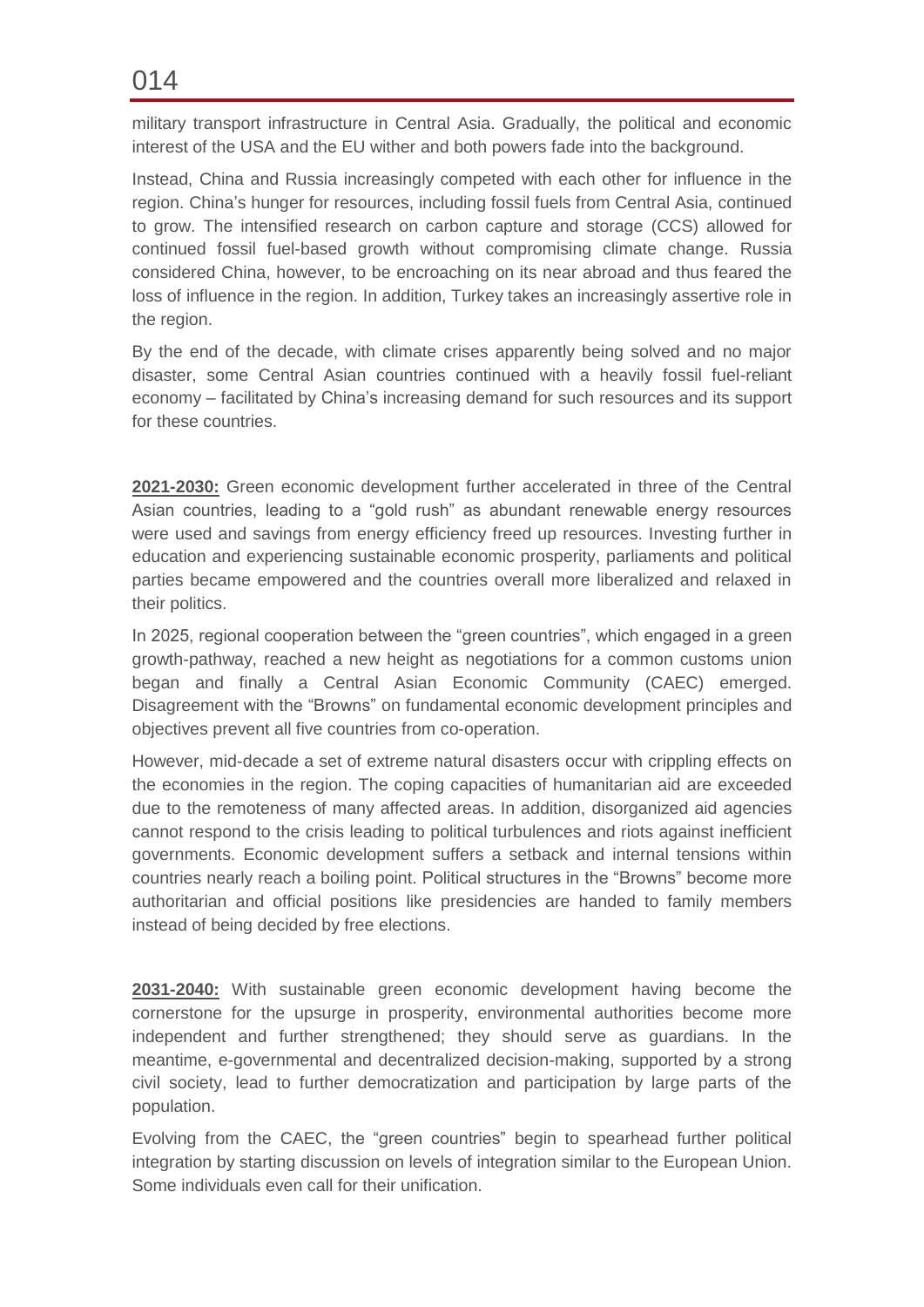Though the world is on track to limit the global warming rate to 2°C, Central Asia still warms at a considerably faster rate. In the mid-2030s, a five-year drought occurs, devastating agricultural sectors across the region. The "greens" endured the drought relatively unscathed, as resource efficiency and conservation – including advanced agricultural techniques, such as drop irrigation and other water saving measures – diminished adverse impacts on the countries. The "browns", in contrast, having continued with a business-as-usual economic pathway, were relatively more affected, with food insecurity and loss of jobs and income more rampant.

Clashes between "green" upstream countries – whose green growth path include strong and continued reliance on hydropower as a renewable energy source – and the "brown" downstream countries escalate, bringing the two blocs of countries to the brink of war. Yet, the intervention of China and an agreement on a mutual defense alliance with the "brown countries" prevent the worst, though border incidents continued.

**2041-2050 and beyond:** Despite the long drought in the 2030s, climate change impacts are handled with relative ease due to effective institutions. Renewable energy use has increased beyond 50 per cent in the "Greens", and economic integration and cooperation is comparable to the European Union in 2010. With large parts of Central Asia being remediated and kept in pristine condition, multiple areas are selected as "human heritage" sites by the UN Education, Scientific and Cultural Organisation (UNESCO).

In the "brown countries", however, fossil fuel production begins not only to decline and become exhausted. The majority of countries have moved to a low- or zero-emission pathway, leading to less and less interest in purchasing fossil fuels. The combination of collapsing prices and falling production creates economic crises, and escalating debts with ailing political structures. Having no interest in collapsing states next door and in need of regional allies, China bails out and supports the countries; without this external support and major changes, however, their political and economic prospects are gloomy.

#### **Analysis: Challenges and Opportunities**

In reviewing the scenario, a set of key challenges could be identified: (1) The dependence on fossil fuels and export markets is a burden for the countries; (2) climate change, even if limited, will still negatively impact agricultural productivity and hydropower; (3) natural disasters may create abrupt shocks which challenge governance structures. Together, these challenges may create food and energy crises, and drive conflict within and between countries. This may be aggravated by countries' diverging mind sets.

At the same time, key opportunities emerge from possible disasters and crises, as they provide an entry point for new policies and increase demands for innovation and new technologies to cope with the changes – such as shifts from fossil fuels to renewable energies to avoid dependencies or adopting new agricultural production techniques following a food crisis. Similarly, large events may trigger mentality changes, while a successful climate regime provides access to necessary (adaptation) funds.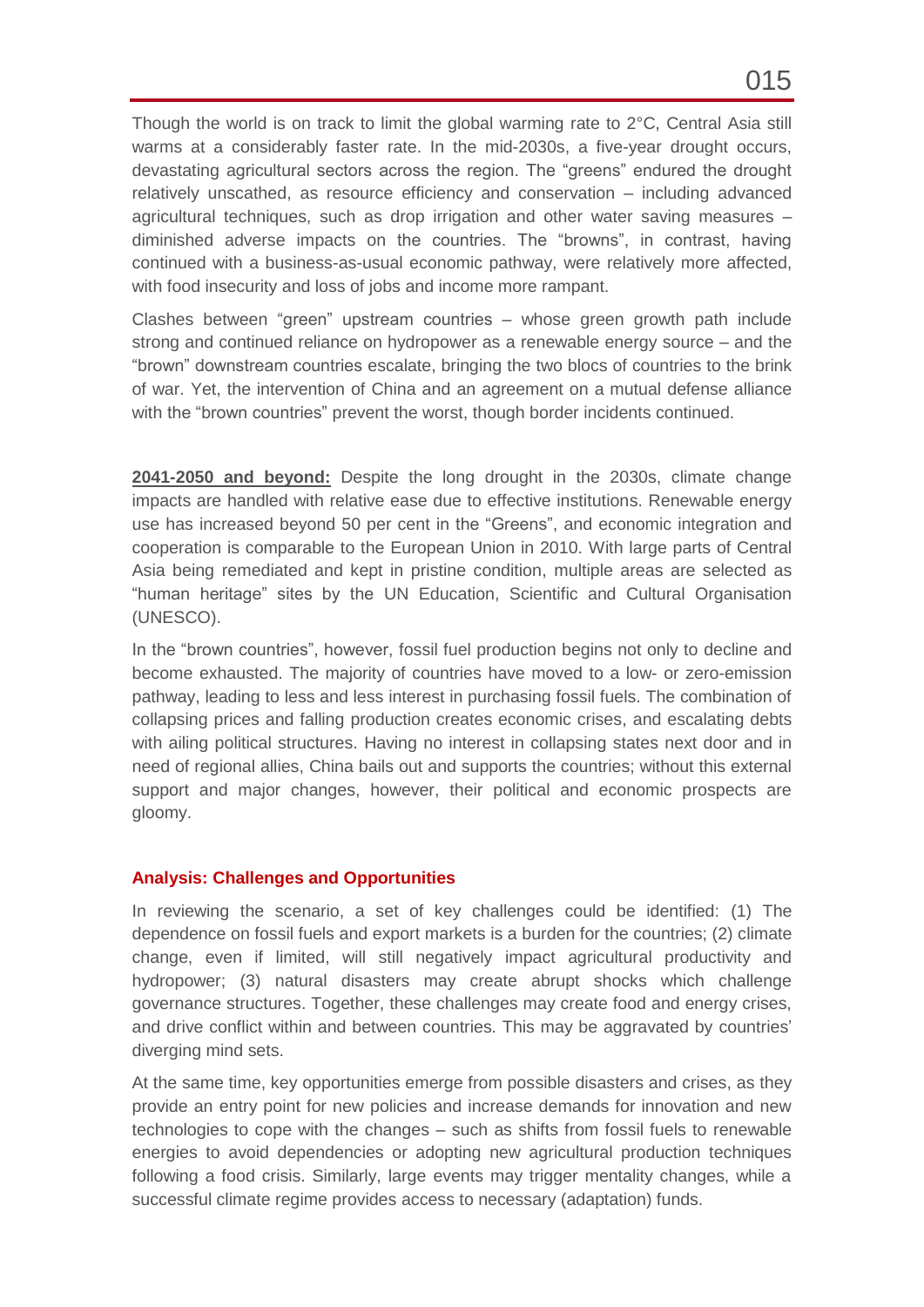# <span id="page-17-0"></span>**Scenario 2: Through Hardships to the Stars**

*In this scenario, climate change impacts were high, but political stability and economic growth were also high.* 

#### **Summary: The Year 2050**

The impacts of climate change unfolded rapidly, leading to continued water scarcity, land degradation and escalating numbers of natural disasters.

Fortunately, economic growth and political stability have been high and countries can mitigate impacts if they strongly invested in more resource productivity. This includes intensive agriculture and the use of genetically modified organisms (GMO), but that create food safety.

Also, mitigating climate impacts led to more resource imports, but thus increased dependency on foreign countries. Furthermore, renewable energy sources – particular solar and wind power – were developed, to compensate for declining fossil fuels and hydropower. Shortages remained the norm, but crises were avoided.

Politically, cooperation increasingly became a necessity for exchange of energy and other goods. High economic growth within the region fostered migration, but people generally stayed within the Central Asian countries. However, as many basic commodities needed to be imported, Central Asia is much more dependent on foreign countries, but this time as importer and not as exporter.

#### **Timeline**

The scenario went through three phases until 2050, with phase 1 beginning in 2012:

**Phase I, roughly 2012-2020:** In the coming years, demand for resources as a consequence of higher economic growth continued. But resource use remains ineffective, and pollution and degradation of natural resources continue. In particular, energy resources, such as fossil fuels, decline rapidly due to misuse and exhaustion looms on the horizon. Similarly, little attention is paid to the unfolding impacts of climate change and few adaptation measures are planned or executed.

**Phase II, roughly 2020-2035:** Economic growth in multiple sectors continues rapidly throughout the second phase, lifting people out of poverty. However, climate change impacts become ever more recognizable and significant, and they start to negatively affect economies.

As a consequence, resource shortages begin to emerge on a regular basis, affecting in particular access to food, water, and energy. All these resources increasingly need to be imported from neighbouring regions, which is possible due to the increased prosperity resulting from economic growth. However, the energy scarcity is partly mitigated by increased use of nuclear power.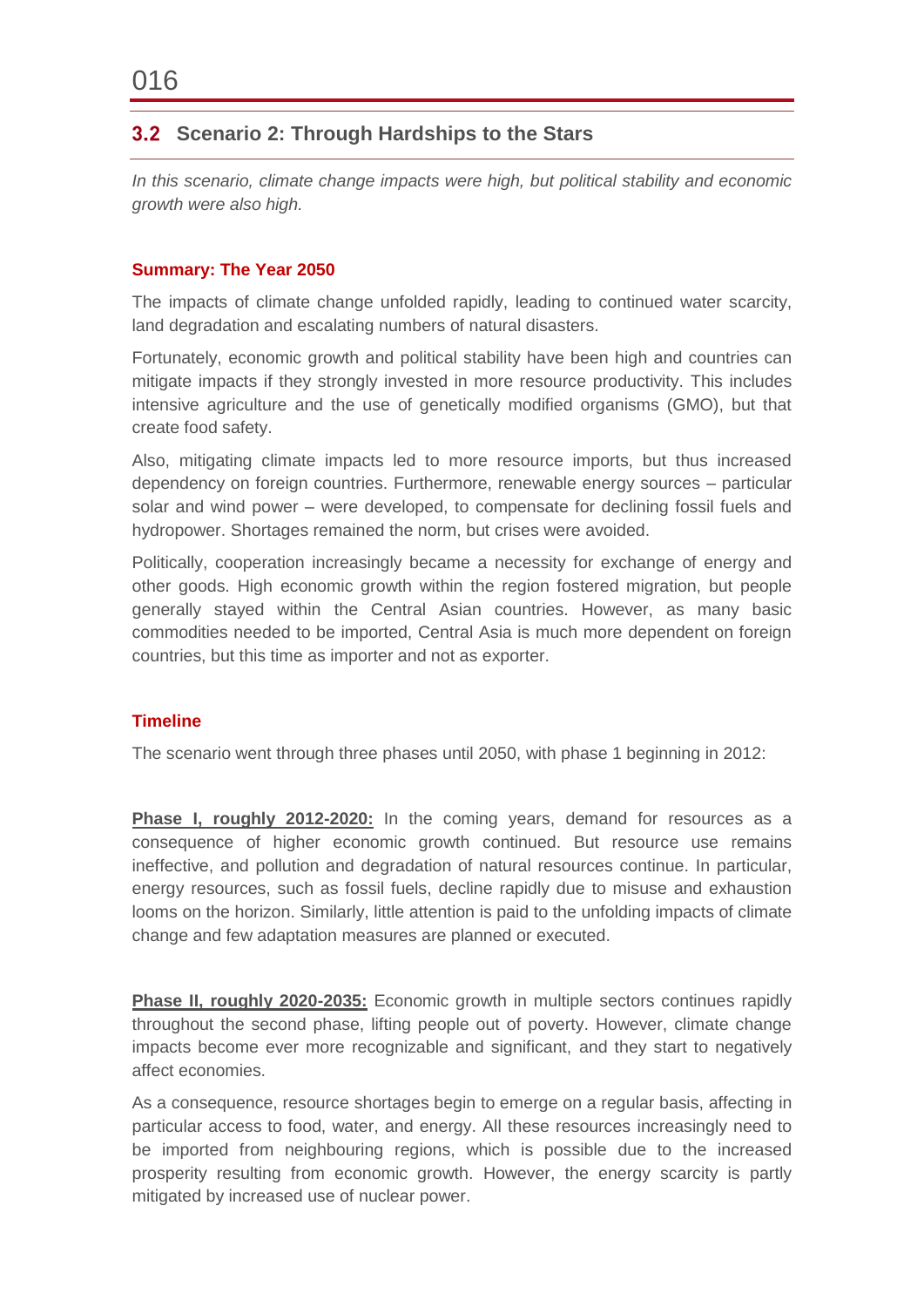Very slowly, societies start to recognize the need to address environmental concerns and climate impacts. This not only includes increased adaptation efforts, but also limiting climate change. Strong political momentum for green economies emerges. This includes in particular investments in education, research and innovation.

Still, in the latter stages of phase II, climate impacts start to reach critical levels and risks significantly increase. Natural disasters occur on an increasingly larger and regular scale, while the risk of contagious diseases and health problems increase as well.

**Phase III, roughly 2035 and beyond:** The need to cope with climate impacts and regional environmental change leads to improved regional cooperation – the countries become increasingly dependent on one another and recognize the need for cooperation. Pushing green technological advances, ingenuity and innovation makes Central Asia an exporter of technology knowledge. Strengthened investment in education also empowers civil society.

Enhanced regional cooperation and the beneficial economic situation attracted the interest of foreign countries, leading to improved investment opportunities and improved political conditions within regional organizations, such as the Commonwealth of Independent States (CIS). Migration within the region increases also with the new economic opportunities, while outmigration considerably diminishes.

The adaptation efforts and other policy measures initiated in the previous phase begin to show effect, as the worst climate impacts can be mitigated. The prudent combination of adaptation and economic growth made Central Asia considerably wealthier than it was in 2011. Indeed, Central Asian countries achieved a development level comparable to other industrialized and high-income countries, making adaptation efforts affordable.

Yet, given the degraded resource base impacting food and energy security, Central Asia is also far more dependent on foreign countries and global markets for satisfying basic needs. Furthermore, the need to make use of all available means to increase food security resulted in the application of intensive agriculture and genetically modified organisms (GMOs), which supported achieving food sufficiency, but not food security, as food safety remains challenged.

#### **Analysis: Challenges and Opportunities**

The major challenges of this scenario are the high impacts of climate change as a combination of declining and degrading water resources, energy carriers, land and biodiversity. This happens against the background of inefficient resource use and the absence of regional cooperation, which magnifies the impacts of climate change.

However, climate change's massive challenges create strong incentives and opportunities for regional cooperation. They provide an opportunity to trigger technological innovation and improved resource use and efficiency, and reinvigorate civil society as current governments can no longer continue with a political and economic "business-as-usual" model. Also, key opportunities include attracting foreign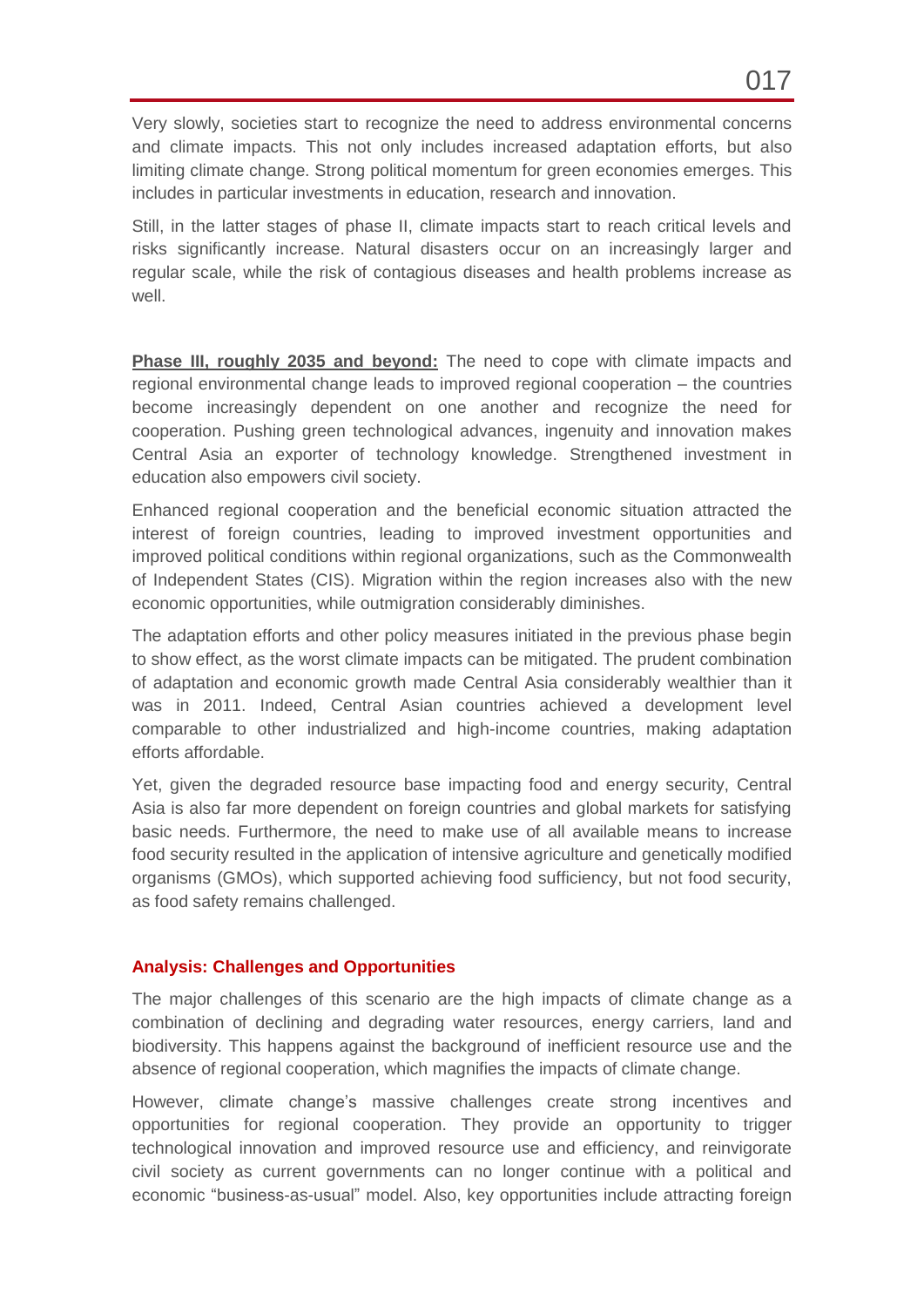investments by providing good conditions for them, as well as harnessing migration and population growth.

## <span id="page-19-0"></span>**Scenario 3: Back to the Future**

*This scenario is defined by low impacts of climate change, but also political instability and economic crisis.*

#### **Summary: The Year 2050**

Migration and development trends have reversed by 2050. Costs of housing, food and energy strongly increased, as did tariffs and social services, education and health care. At the same time, a new environmental tax system created additional burdens. As a consequence, people decided to move out of urban areas and back into the country side, reversing the long rural-to-urban migration trend.

Choosing a lifestyle focusing on local self-sufficiency, people settled for lower, but affordable and thus achievable levels of economic development and consumption. This became possible by applying new, more resource-efficient technologies and innovations in agriculture as well as green technologies, though their application remains limited. New information technologies are widely used in particular by civil society and NGOs, which play an important role across Central Asia.

Despite these efforts in self-sufficiency, the region has become dependent on external assistance. The general economic make-up has not changed much either, with the economies strongly relying on natural resource exports.

The high costs of resources resulted in part from their scarcity. Political tensions emerged particularly over water issues between countries and neighbouring regions. Globally, China emerged as one of the most powerful countries. In parallel, the "Global Energy Corporation" (GEC), a new global, privately-owned corporation, has emerged which dominates the global energy markets. In contrast to old energy corporations, the GEC is based on renewable energies and in particular biomass, instead of fossil fuels.

#### **Timeline**

**2011-2020:** In the coming decade, resource use remained ineffective and unsustainable. Regional coordination was missing. External investments increased in the region and became quite high compared to earlier times, yet there was only low investment in environmental issues. Concurrently, resource demands continue to soar.

Urbanisation continued throughout the period and peaked around 2020. Resource extraction and use was maximized around the same time. In parallel, water scarcity became an ever-increasing challenge for the Central Asian countries.

**2021-2030:** With declining resources, external investment into the region fell as well and quite rapidly, negatively impacting the region's economies. Return to agriculture is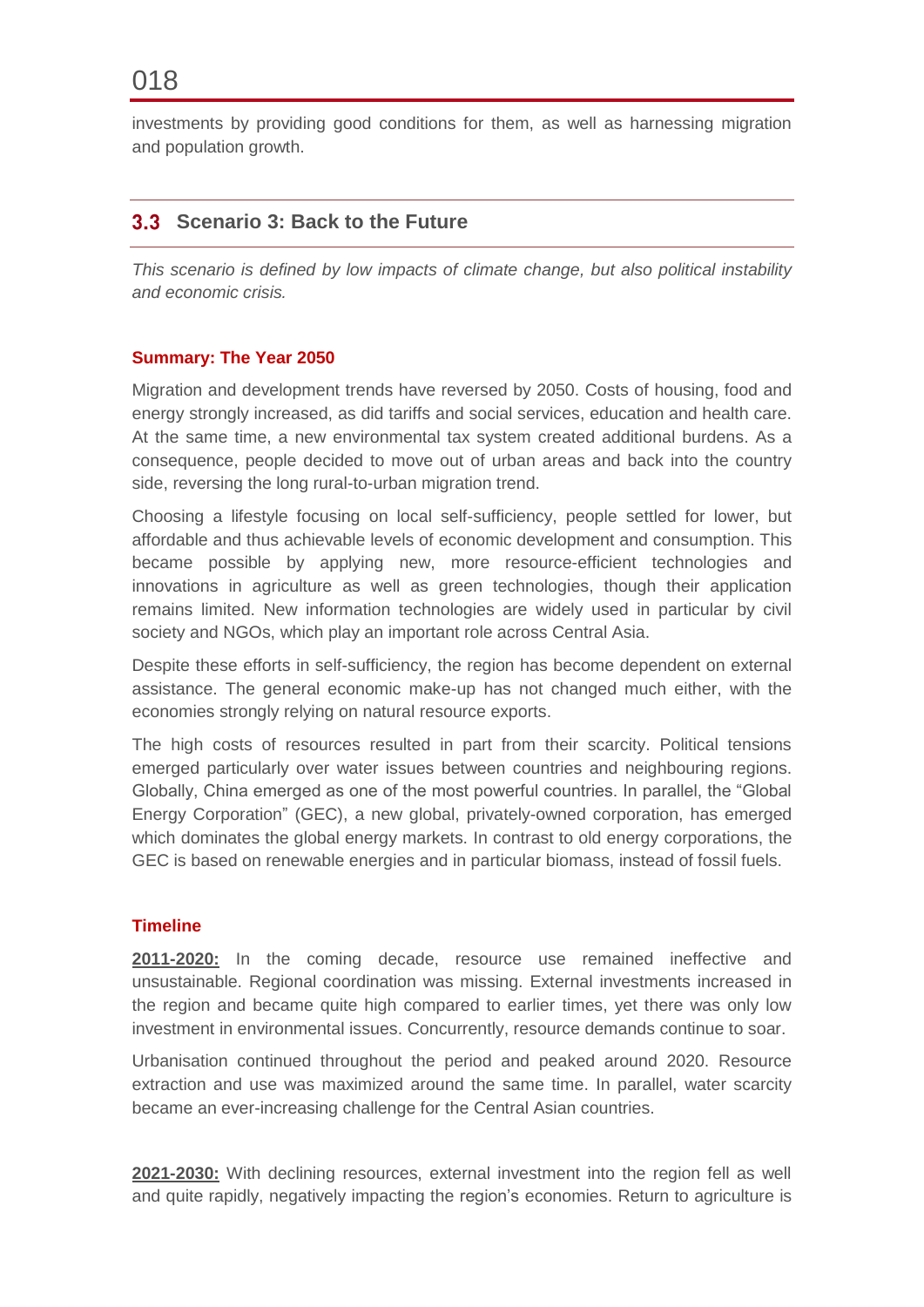increasingly seen as alternative, and small-scale green technologies are developed and implemented. Particular European and East Asian countries export technologies to Central Asia. As resources, in particular water, start to decline, political tensions between countries began to emerge as well.

During the 2020s, information technology advanced and rapidly became more ubiquitous throughout the region. This gave civil society and NGOs new tools and instruments, leading to their further empowerment. In particular, the green movement, which is focused on sustainable and resource-conserving approaches, substantially grows in these years and beyond.

**2031-2040 and beyond:** Resource availability rapidly declined, and by 2035 reached new peaks, not only in Central Asia. Revenues from resource exports are no longer available. Costs for public services like health and education increases and fees are levied. In addition, new taxes are introduced particularly in urban areas to generate funds. The combination of both put heavy burdens on livelihoods, and especially the poorest parts of the population suffer under excessive costs.

By 2040, severe resource shortages emerge on a global level while demands increase further, soon leading to a resource crisis. Energy shortages emerge and in their wake the Global Energy Corporation (GEC) is formed. Central Asia is not spared; it experiences an accelerated economic downturn making those countries dependent on assistance from international financial institutions. China emerges as one of the global powers in these years.

Costs of living increase dramatically in cities as resource prices escalate. As fees and taxes are also high people start to move to rural areas again. Ultimately, the rural population outnumbers the urban population, leading to deserted cities.

Focusing on self-sufficiency and small-scale agriculture, people readily accept an allegedly lower level of development for more security. Resource efficiency and innovative agricultural technologies are becoming increasingly important. At 2050, green economies emerge in the Central Asia countries.

#### **Analysis: Challenges and Opportunities**

Though climate change remained limited, reliance on natural resources and their ultimate depletion while demands continue to rise is one of the key challenges in this scenario.

In particular, the scarcity of water for drinking and agriculture, as well as the reduction of cultivated land lead to reduced agricultural outputs – creating food and water insecurity. As fossil fuels diminish, energy scarcities emerge, especially as hydropower becomes less viable. Health problems emerge, too. Together, these developments lead to regional instability, political tensions and conflict as Central Asia muddles through.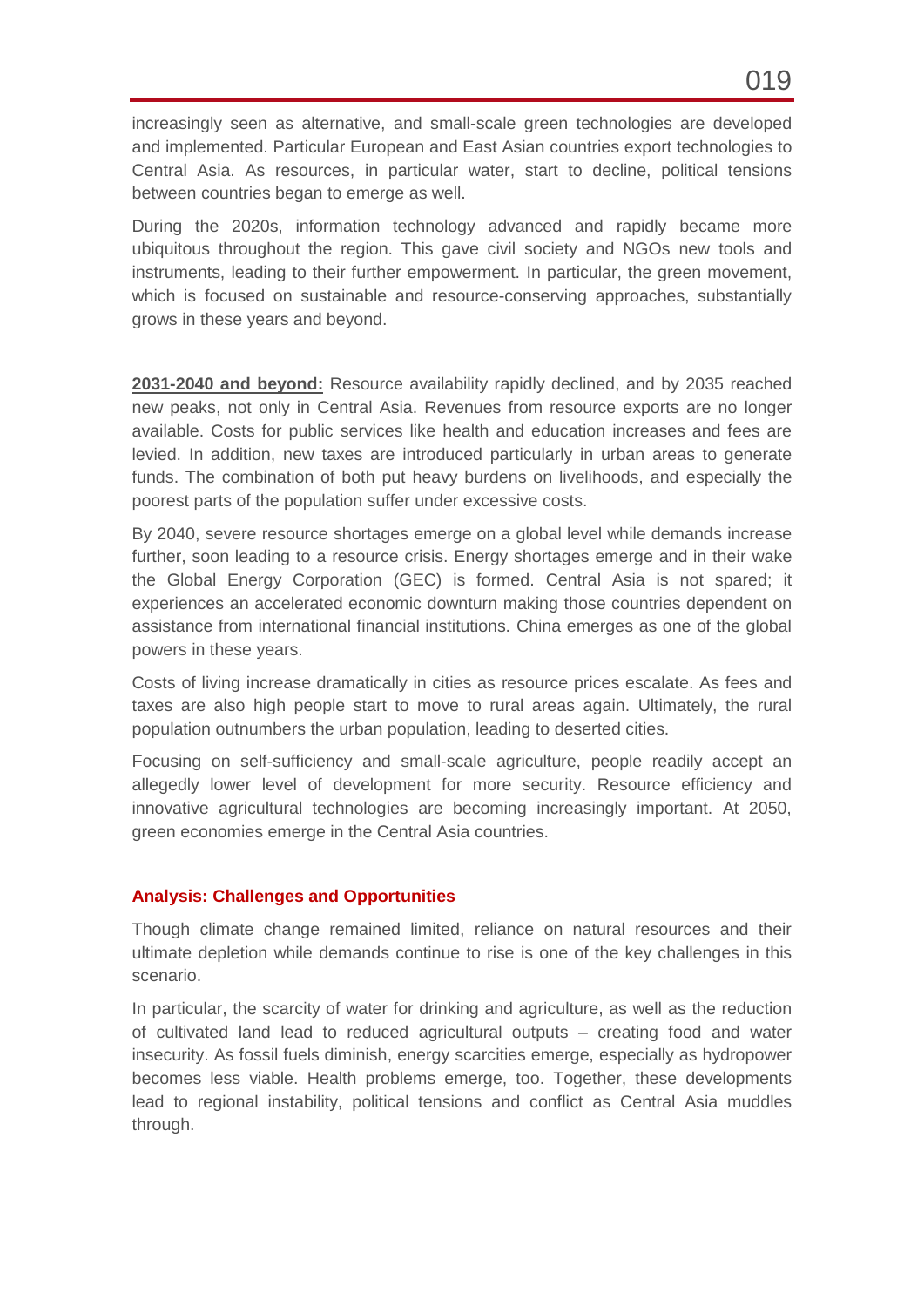# <span id="page-21-0"></span>**Scenario 4: A Lot of Talking and Thinking, but No Action…**

*This scenario is defined by high impacts of climate change, but also political instability and economic crisis.*

#### **Summary: The Year 2050**

Central Asia suffers severely from a compound crisis: Water, food and energy are scarce. Natural resources are depleted, droughts lead to crop failure, and electricity generation from hydropower is often not possible. Natural disasters continue to hit Central Asia and the health status of large parts of the population is bad with epidemics spreading through the region. Hunger and poverty are widespread.

Corruption and crime are rampant as people struggle to survive. Poppy and other drugs are grown as they need less water than other crops. Alcoholism and other drug abuse are on the rise, further degrading public health. Mortality rates increase and birth rates decline sharply, while people migrate out of the region in the hope of better lives elsewhere.

The countries suffer from violent conflicts and political instability, with rebellions and insurrections. The risk of state failure is clearly visible; some countries appear on the way to resemble Afghanistan or Somalia. Major states like China have expanded into the region, actively intervening in regional politics in an effort to create at least some stability.

Governments acted far too late on the critical situation. Genetically modified organisms (GMO), new resource-saving technologies, use of renewable energies, technological innovation such as nanotechnologies, as well as massively cutting greenhouse gases were all enacted. But this could only mitigate the disastrous situation, not prevent it.

#### **Timeline**

**2011-2020:** Water shortages and land degradation are already visible and become more substantial in the coming years. Several natural disasters occur as climate change unfolds. The degradation of natural resources continues leading to declining quality in food and drinking water.

Some attempts at adaptation efforts are made, but they are not really effective. Still, new hydropower plants are constructed to solve electricity shortages. Another key issue is high and continuing unemployment throughout the region, leading to increased labour migration.

**2021-2030:** Glaciers begin to retreat dramatically in the 2020s and droughts become more frequent, though at first melt water increases as does precipitation. Still, soil is rapidly degrading and water for irrigation becomes increasingly scarce during some months in the year. Many crops only grow at higher elevations.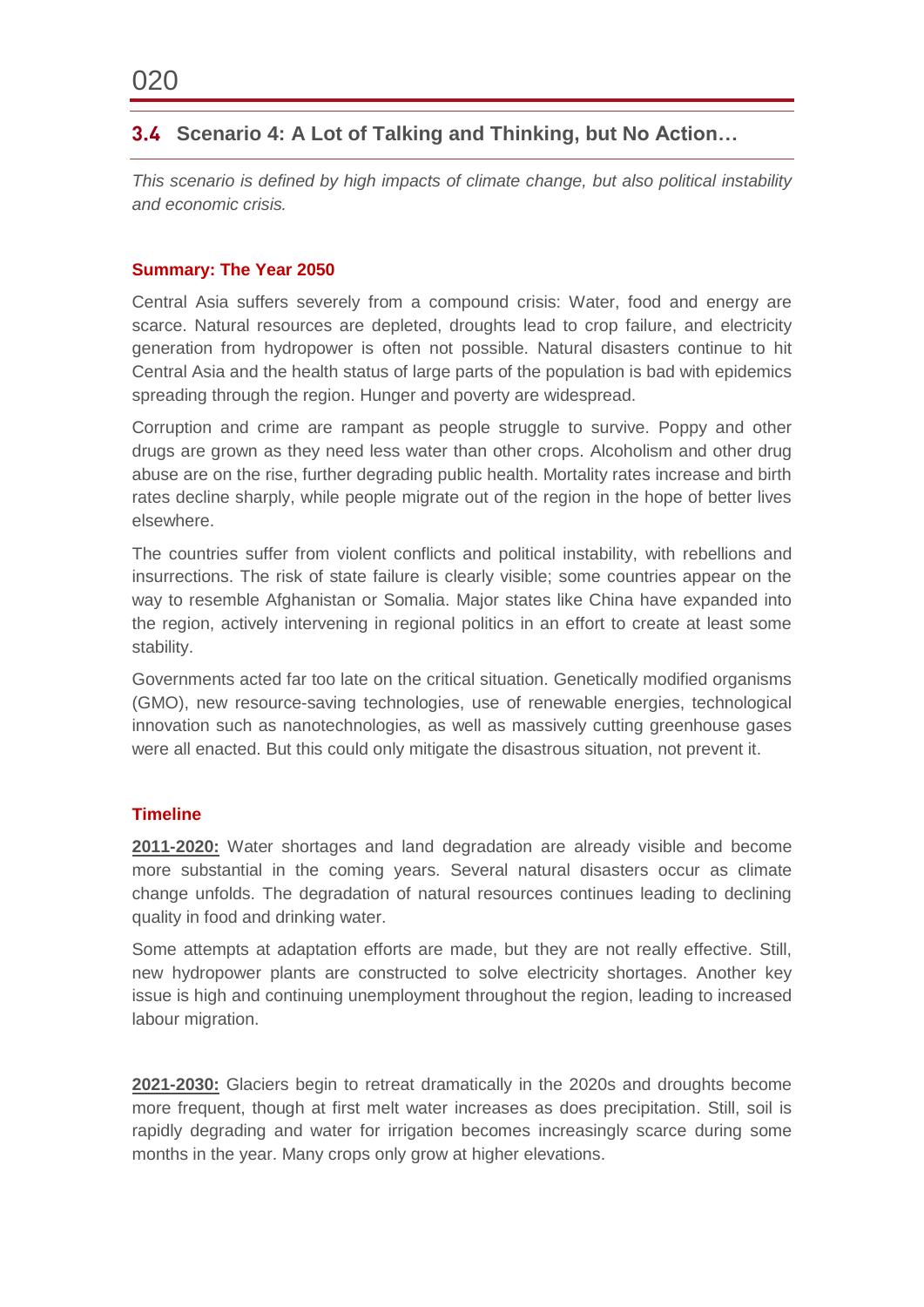Labour productivity is low. With economic growth remaining low and the additional impacts of climate change and resource degradation, poverty is widespread in Central Asia.

**2031-2040:** In the 2030s, water availability starts to reach extremely low points, making hydropower unfeasible and aggravating energy crises. Ground water levels decline as well. Furthermore, drinking water becomes scarce and is of decreasingly quality, having adverse health effects on the population. In addition, cardio-vascular diseases increase, epidemics spread throughout the region, and mortality rates raise while birth rates decline.

The population starts to shrink, as other health problems like drug use increase. At the same time, fossil fuel exhaustion accelerates, resulting in few substitutes and aggravating the energy crisis further. Economies stagnate or recess, resulting in increased poverty. Crime rates dramatically increase as a consequence. Governments try to cope with these conditions, but corruption is increasing as well.

The region becomes politically unstable and violent conflicts break out, including armed violence in the Ferghana Valley. Transboundary conflicts emerge between the countries over the little water which is left. Spreading to neighbouring countries, the conflicts lead to fierce tensions between the Central Asian countries and in particular with China and Russia. Labour emigration is joined by refugee streams. Finally, revolutions occur, washing away the ineffective governments and installing new ones trying to solve the problems when it is almost too late.

In an effort to find possible solutions to the resource crisis, technology investments are spurred in this decade. Water is increasingly re-used, waste recycled and energy efficiency are also improved, while renewable energies (particularly solar and wind power) are used to mitigate the energy shortages. Countries also begin to cooperate on a regional level, but only at a slow and insufficient rate. NGOs develop and civil society in general starts to play an increasingly active role in diminishing the adverse impacts of the existing situation as governments fail to address the challenges in a timely and appropriate way.

**2041-2050 and beyond:** With climate change unabated and fossil fuels becoming ever less available, combined water-food-energy crises emerge in Central Asia, leading to increased mortality rates and declining birth rates. GMOs are more widely used to increase food production as agricultural zones shifted. Culturally, the Central Asian societies start to degrade and even disintegrate, as conflicts and competitions intensify and plague all levels of society.

Increasingly, the Central Asian governments realize that they need to integrate more strongly into the global economy. Also, GHG are starting to fall as many countries in the world realize the dramatic impacts climate change is having, though crashing and recessing economies significantly contribute to resource reduction.

#### **Analysis: Challenges and Opportunities**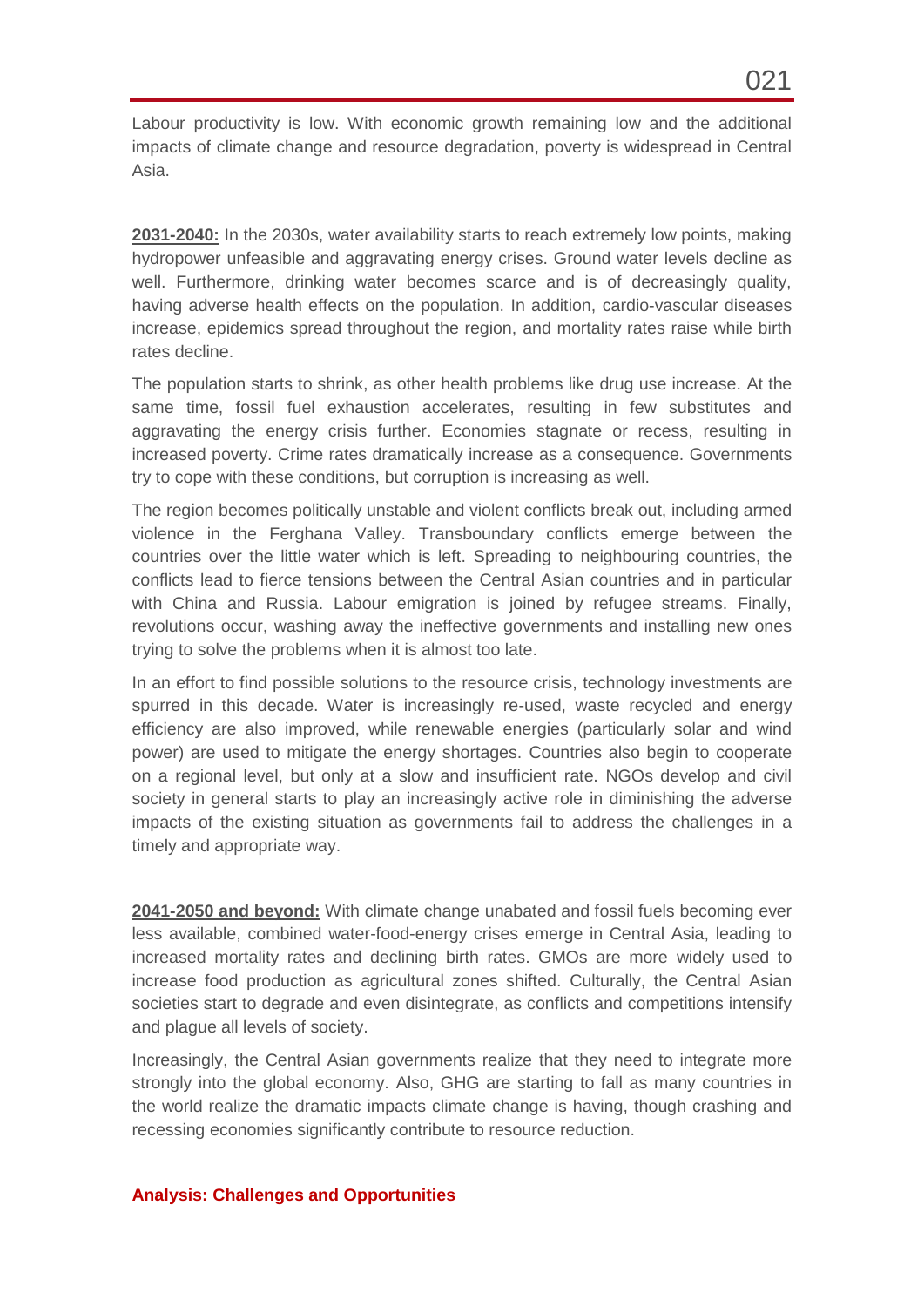The key challenges for scenario 4 emerge from the size and rapidity of climate change impacts. These are joined by the depletion of natural resources, particularly fossil fuels as well as creating a multi-dimensional "crisis situation", as several key sectors are simultaneously affected. With low political stability and economic growth, this can easily translate into violence, conflict and revolution, especially when governments act too slowly.

The combined pressures, however, create a strong incentive for regional cooperation and for alternative economic development paths – such as the utilization of renewable energy sources other than hydropower and energy efficiency.

# <span id="page-23-0"></span>**Scenario Comparison and Review**

Generally, **across all scenarios the water-energy-agriculture nexus will come under increasing stress** – even if climate change impacts remain low. In addition, natural resources, especially fossil fuels, will be exhausted over the next decades. Invariability, political tensions and even conflicts emerged across all scenarios, but to varying degrees of intensity and duration.

Interestingly, (sub-) regional cooperation occurred to solve problems, but often only after scarcities and crises emerged. This highlights that the Central Asian countries are too interdependent to solve the emerging threats on their own: either they cooperated or became dependent on external actors, such as China, as well as on imports from other countries, or loans from the international financial institutions.

A key role for overcoming challenges is also the transition to a green economy – in particular increasing resource efficiency, use of energy saving and renewable energies, as well as sustainable natural resource management – and using new technologies and innovation. Almost as a side effect, this has a strong empowering effect on civil society and NGOs.

Scenario 4 – "A lot of thinking and talking, but no action…" – may perhaps be considered the **worst case scenario**: crime, violent conflict, revolutions and resource crisis affect Central Asia. In the end they lead to regional cooperation and improved governance, but only after severe negative impacts and prolonged periods of instability.

None of the three other scenarios, however, constitute a "best case" development. On the contrary, they all identify particular challenges:

- In **scenario 1** (Green Horizons with Brown Clouds), two opposing political blocs within Central Asia form and two countries face significant challenges.
- In **scenario 2** (Through Hardships to the Stars), Central Asia can cope with climate impacts, but at the cost of dependency on imports and lower quality domestic products.
- In **scenario 3** (Back to the Future), the challenges exist in moving toward selfsufficiency and accepting lower levels of development, as well as suffering from an energy crisis.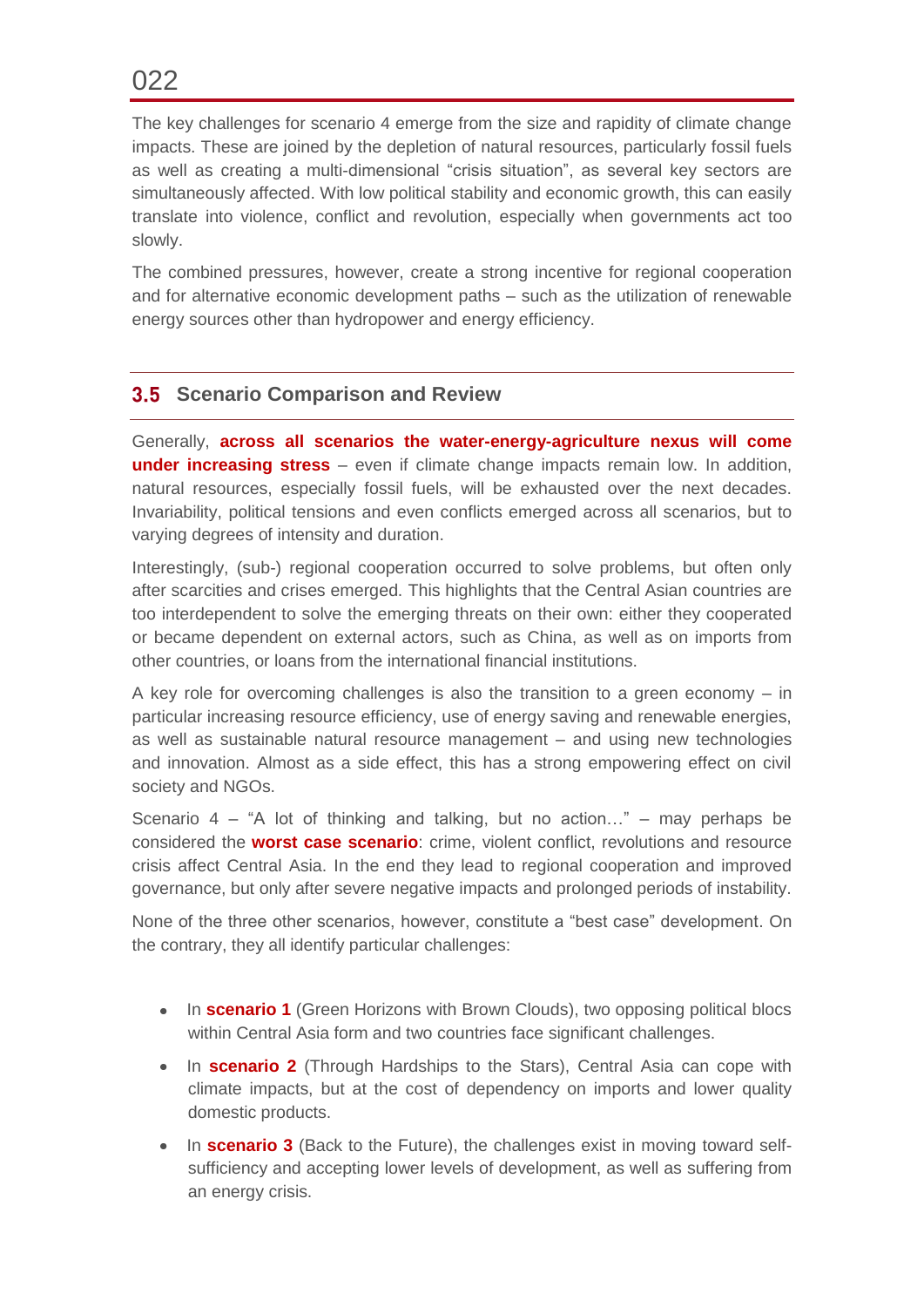Additionally, all three possible developments suffer in varying degrees from political tensions, scarcities and natural disasters.

Across all scenarios, the critical time space is between 2020 and 2040. In this time frame, climate effects start to become more significant. Resources such as fossil fuels become increasingly scarce and these developments collide with inefficient resource use and lack cooperative agreements. In all scenarios, the decade **2025-2035 was a transition period** – when the current Central Asia transformed into its new form, such as from non-cooperation to regional cooperation in scenarios 2 and 4.

This time frame is also defined by major natural disasters, such as droughts. Central Asia has difficulties coping with these adverse impacts, but after 2035 – aware that more disasters are coming – the countries are more prepared. Yet, these disasters serve as "shocks", often triggering political developments and in some scenarios also tensions.

As a consequence, the preceding decade – **from now to 2020** – will be central to preparing for this transition period and preventing negative consequences.

# **4 Strategies and Recommendations**

In the final stage of the workshop, the participants focused on developing "no-regret" measures: strategies and recommendations which are relevant and useful across all scenarios. Their aim is to harness the positive developments identifiable in all scenarios and to minimise risks. The recommendations and strategies can be clustered in the following six priority areas:

- **First, strengthen regional cooperation and integration:** International cooperation and integration within Central Asia must be strengthened. This is necessary to cope with the joint challenges and make best use of available resources. Ultimately, this should aim at (1) integrated natural resource management, (2) a customs union to improve economic development and growth, (3) developing a common legal basis and framework, and (4) a common position on regional security, including military, energy, water and food security aspects.
- **Second, adapt early:** Climate impacts will have serious impacts and require  $\bullet$ adaptation, even if a binding agreement on GHG can be achieved. It is necessary to engage early in comprehensive adaptation efforts. In particular this includes adapting ecosystems on the one hand, but also focusing on human capacities for adaptation. Adaptation programmes need to be coordinated and a joint regional strategy must be developed.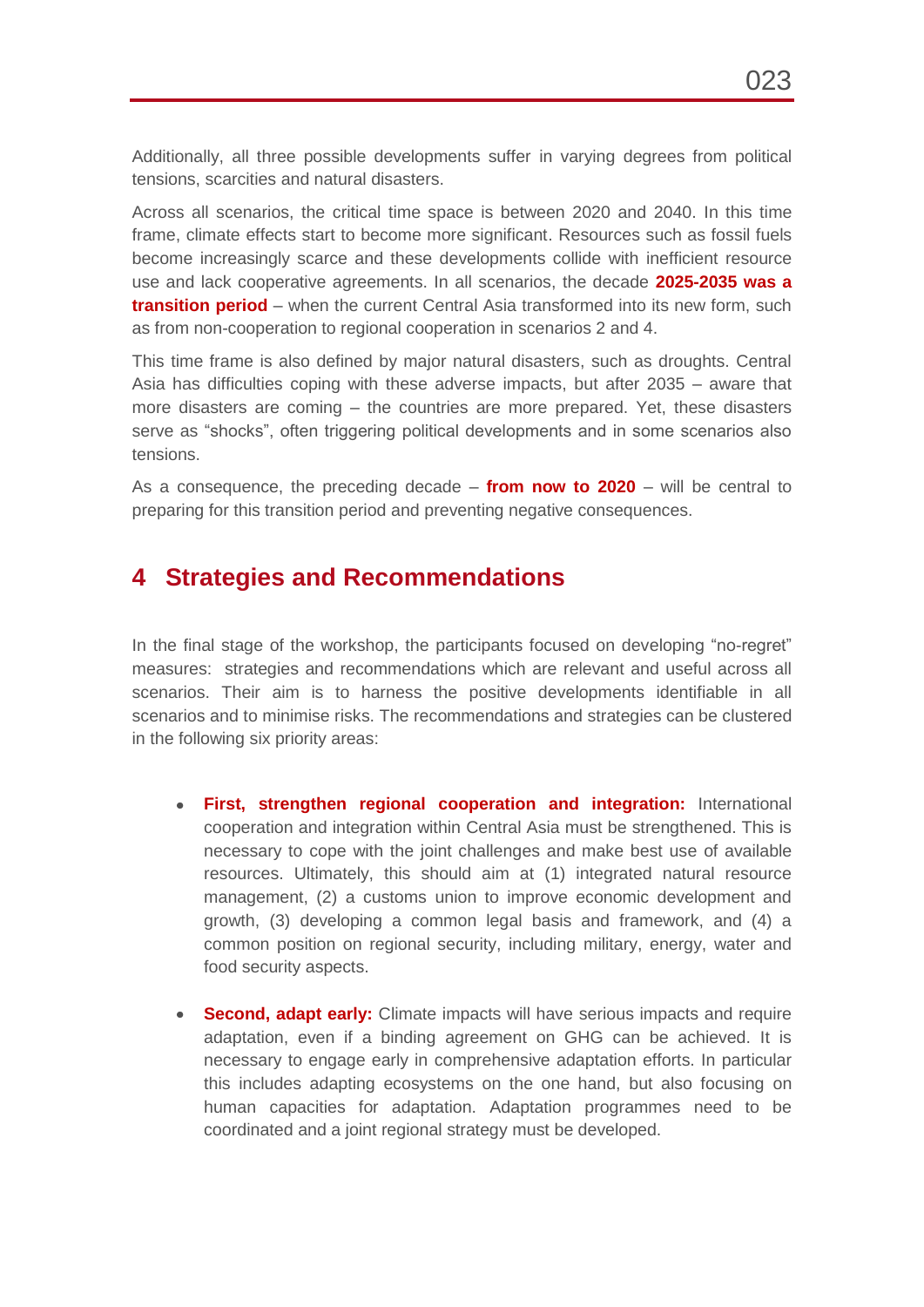- **Third, strengthen civil society:** Non-governmental organisations are vital in overcoming emerging risks to water, food and energy security. Civil society needs to be further strengthened to support governmental agencies and societies at large to prepare for, adapt to and cope with climate impacts as well as possible resource scarcities.
- **Fourth, transition to a green economy:** The Central Asian countries must accelerate the transition to a sustainable green economy by adopting and implementing principles of green growth.
- **Five, improve education, information and research:** Public awareness for environmental issues must be improved through universal environmental education. This will be necessary to improve sustainability and resource efficiency. It will also be important to drive innovation and technology development forward and exchange relevant information and data across the region. Research on climate change and its impacts will be particularly necessary.
- **Six, improve good governance:** Finally, governments need to become more  $\bullet$ responsible and transparent to combat corruption. Societal involvement in decision-making processes needs to be improved in order to increase commitment and readiness to work toward a better region across all sectors and levels.

Implementing these recommendations requires developing a systemic and comprehensive step-by-step approach. Especially critical is the coming decade from 2012 to 2020 to prepare for the coming challenges, particularly in light of recent political developments: During the December 2011 climate negotiations, it was agreed that a comprehensive agreement on climate mitigation should enter into force by 2020 (UNFCCC 2011) – and not directly after the end of the first commitment period of the Kyoto Protocol in 2012. Furthermore, on 13 December 2011, Canada decided to withdraw from the Kyoto Protocol (BBC 2011).

Against this background, it appears unlikely that a strong climate mitigation agreement will be in place to prevent the severe impacts of climate change. Adaptation and increasing green economic development such as heightened resource efficiency then require new urgency. It also calls for follow-up activities on the national, bilateral and regional level to further elaborate and operationalize the priority areas identified above. With the Rio +20 Summit in mid 2012 focusing on the green economy in the context of poverty eradication as one key theme, the upcoming months provide a significant political window of opportunity.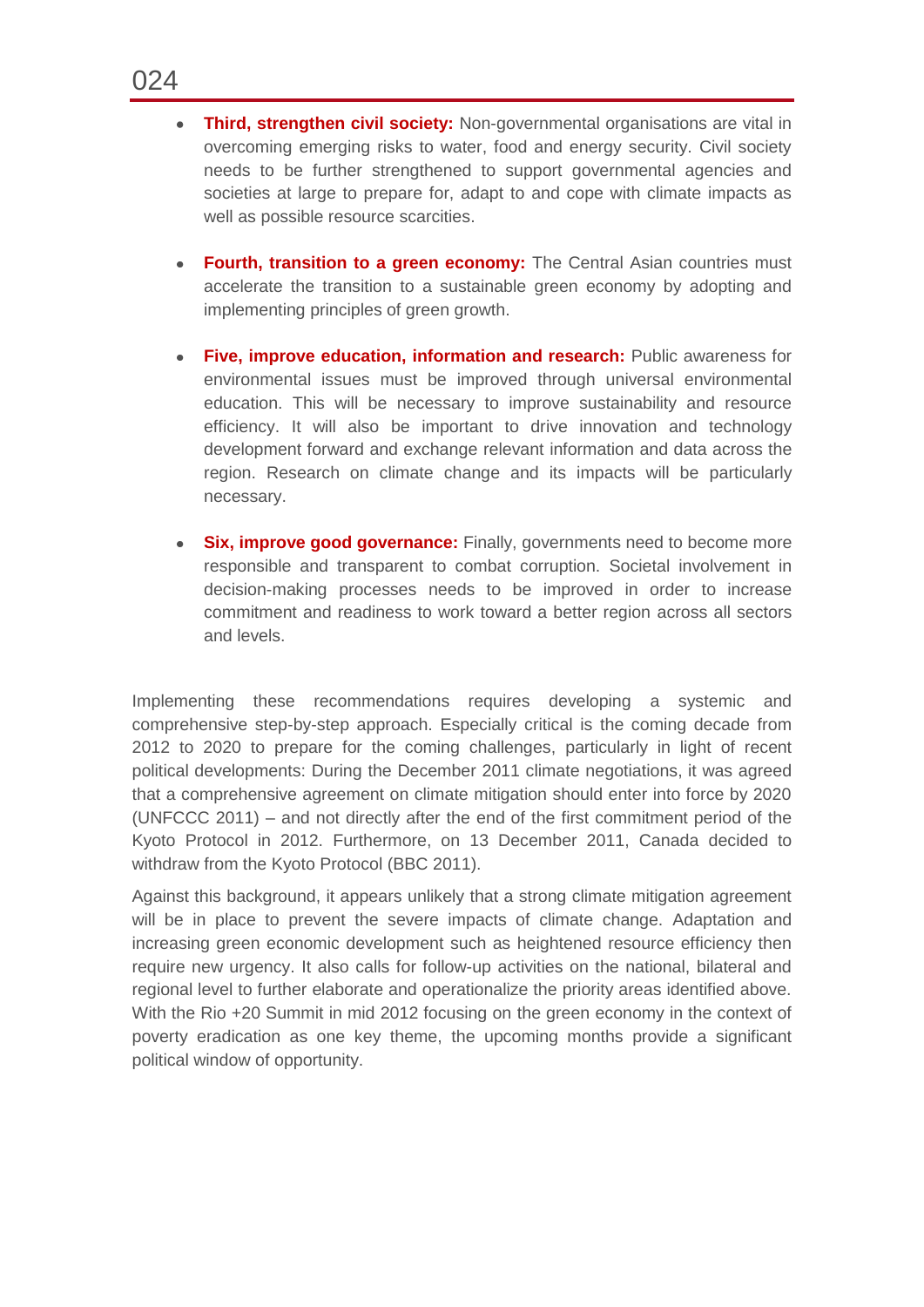# **References**

BBC 2011: Canada to withdraw from Kyoto Protocol. Available at http://www.bbc.co.uk/news/world-us-canada-16151310 (3 January 2012).

Chatham House 2009: Tackling resource challenges in the 21st century: Avoiding worst case scenarios. International Affairs 85/6. London: Chatham House.

EEA 2010: Assessment of Global Megatrends. Copenhagen: European Environment Agency.

Dessai, Suraje; Hulme, Mike; Lempert, Robert; Pielke, Robert Jr., 2009: "Climate prediction: a limit to adaptation?", in: Adger, W. Neil; Lorenzoni, Irene; O'Brien, Karen (Eds.): Adapting to Climate Change. Thresholds, Values, Governance (Cambridge: Cambridge University Press): 64-78.

Fritzsche, Kerstin, Gulzhamal Issayeva, Achim Maas und Lukas Rüttinger 2011: Climate Change and the Water-Energy-Agriculture Nexus in Central Asia. Scenario Workshop Background Paper October 2011. adelphi: Berlin, Germany.

Global Business Network (GBN) 2007: Impacts of Climate Change: A system vulnerability approach to consider the potential impacts to 2050 of a mid-upper greenhouse gas emissions scenario. Available at http://media.washingtonpost.com/wpsrv/opinions/documents/gbn\_impacts\_of\_climate\_change.pdf (12 March 2009).

Gleditsch, Nils Petter and Ragnhild Nordås 2009: Climate Change and Conflict. A Critical Overview. In: Die Friedenswarte 84:2.

Halden, Peter 2007: The Geopolitics of Climate Change. Challenges to the International System. Stockholm: FOI.

Lee, Bernice 2009: Managing the interlocking climate and resource challenges. In: International Affairs 85:6, 1101-1116.

Leggewie, Claus and Harald Welzer 2009: Das Ende der Welt, wie wir sie kannten. Klima, Zukunft und die Chancen der Demokratie. 2nd Edition. Frankfurt am Main: S. Fischer.

Maas, Achim, Chad Briggs, Vicken Cheterian, Kerstin Fritzsche, Bernice Lee, Cleo Paskal, Dennis Tänzler, and Alexander Carius 2010: Shifting Bases, Shifting Perils. A Scoping Study on Security Implications of Climate Change in the OSCE Region and Beyond. Adelphi Research, Berlin, Germany.

Nakicenovic, N., and R. Swart. IPCC Special Report on Emissions Scenarios. IPCC Special Reports, Geneva: IPCC, 2001.

OSCE 2007: Madrid Declaration on Environment and Security. MC.DOC/4/07. Available at http://www.osce.org/documents/mcs/2007/12/28657\_en.pdf (17 December 2010).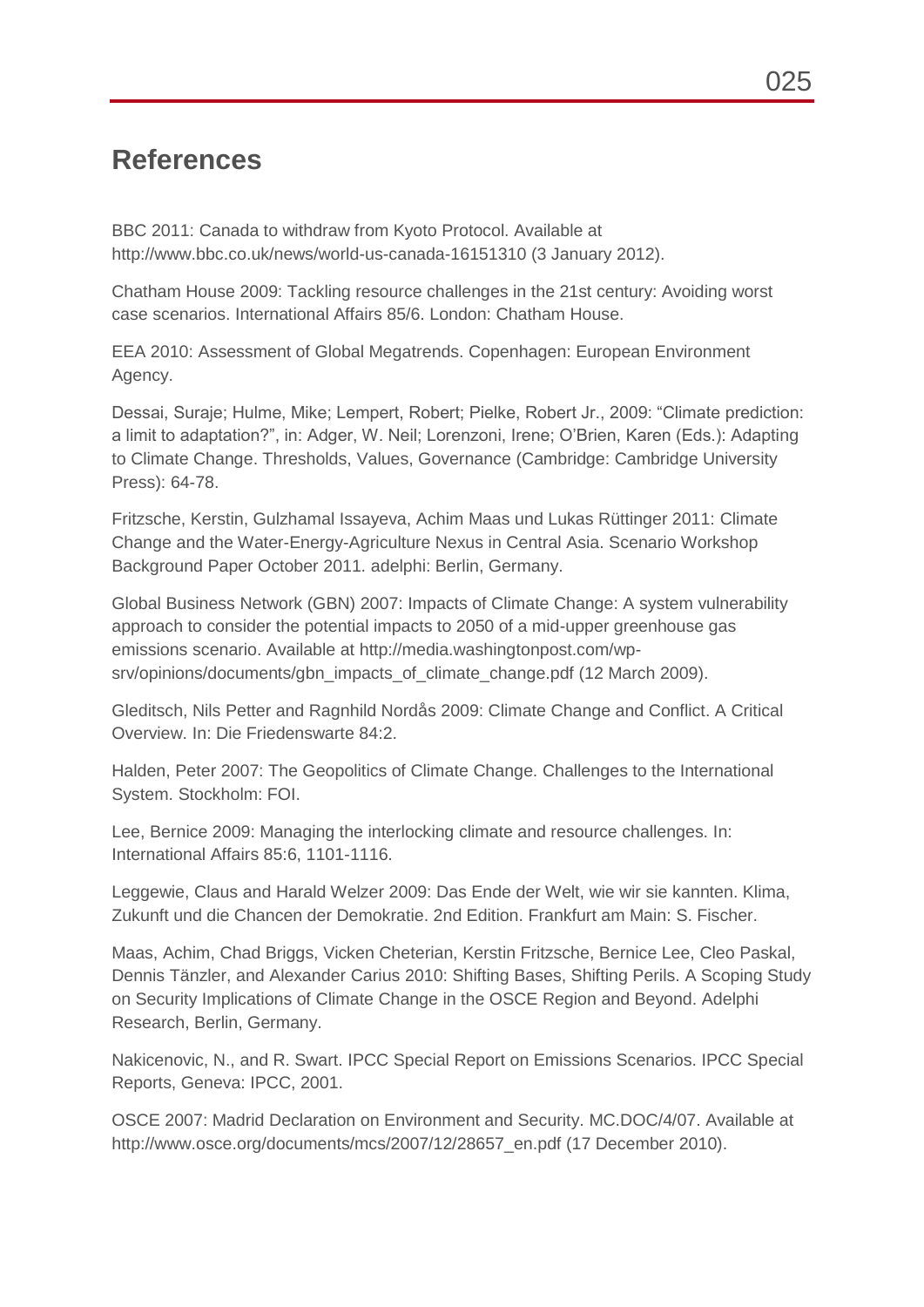Raupach, M.R., et al. "Global and regional drivers of accelerating CO2 emissions." PNAS, 2007: 10288-10293.

Schwartz, Peter 1996: The Art of the Long View. Planning for the Future in an Uncertain World. New York et al.: Currency.

Smith, David and Janani Vivekananda 2007: A Climate of Conflict. The links between climate change, peace and war. London: International Alert.

United Nations Framework Convention on Climate Change (UNFCCC) 2011: Establishment of an Ad Hoc Working Group on the Durban Platform for Enhanced Action. Available at http://unfccc.int/files/meetings/durban\_nov\_2011/decisions/application/pdf/cop17\_durbanplat form.pdf (3 January 2012).

UNSC 2011: Statement by the President of the Security Council. S/PRST/2001/5. New York: United Nations Security Council.

UNSG 2009: Climate Change and its Possible Security Implications. Report of the UN Secretary-General. Available at http://daccess-dds-

ny.un.org/doc/UNDOC/GEN/N09/509/46/PDF/N0950946.pdf?OpenElement (6 November 2009).

Wissenschaftlicher Beirat der Bundesregierung Globale Umweltveränderungen (WBGU) 2007: World in Transition – Climate Change as a Security Risk. Berlin and Heidelberg: Springer.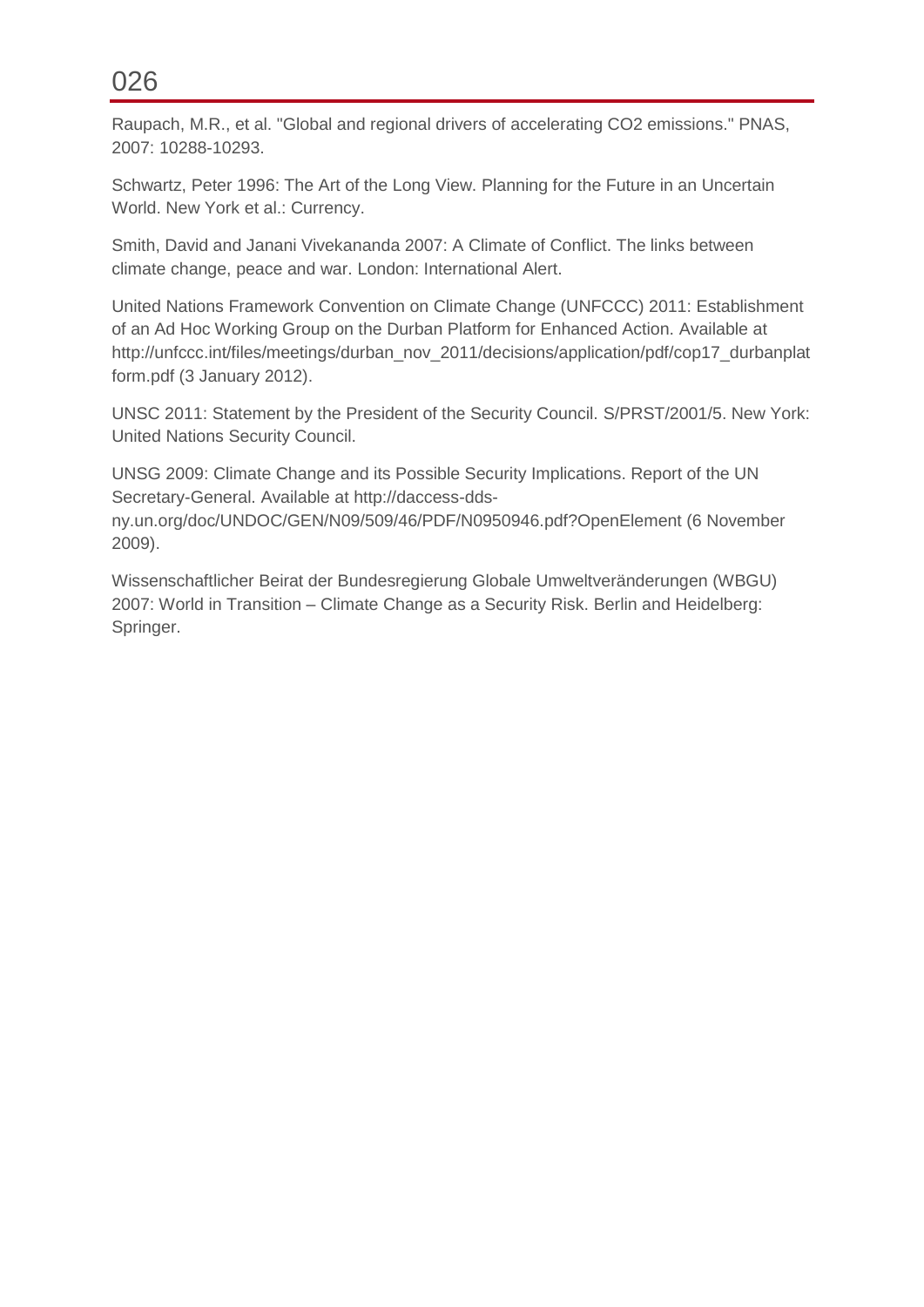# **Annex 1: Lists of Participants**

| <b>First Name</b> | <b>Family Name</b>      | <b>Organisation</b>                                  | <b>Country</b>    |
|-------------------|-------------------------|------------------------------------------------------|-------------------|
| Payzkhan          | <b>KHOJAKHMETOV</b>     | National Hydrological and Meteorological Service     | Kazakhstan        |
| Zufar             | <b>TOKPAYEV</b>         | Scientific research institute of ecology and climate | Kazakhstan        |
| Alexander         | <b>PEYTCHEV</b>         | OSCE Office in Astana                                | Kazakhstan        |
| Evgenia           | <b>PETROVA</b>          | National Hydrological and Meteorological Service     | Kazakhstan        |
| Lyudmila          | SHABANOVA               | "GREEN BRIDGE", Env. Centre for Info and Analysis    | Kazakhstan        |
| Zamzagul          | TLEUBAYEVA              | Ministry of Environmental Protection                 | Kazakhstan        |
| Zarina            | LIGAY                   | <b>OSCE Office in Astana</b>                         | Kazakhstan        |
| Dilbar            | ZAYNUTDINOVA            | "Armon" NGO                                          | Uzbekistan        |
| Jens              | <b>RASMUSSEN</b>        | OSCE Project Coordinator's Office in Uzbekistan      | Uzbekistan        |
| Alexey            | <b>JAVORONOK</b>        | "Armon" NGO                                          | Uzbekistan        |
| Alexey            | <b>KOBZEV</b>           | Ecoforum                                             | Uzbekistan        |
| Natalya           | <b>SHIVALDOVA</b>       | NGO "Ekomaktab"                                      | <b>Uzbekistan</b> |
| Anvar             | <b>KADIROV</b>          | Ecoforum Council                                     | <b>Uzbekistan</b> |
| Dmitry            | <b>PRUDSTSKIKH</b>      | Aarhus Centre in Khujand                             | Tajikistan        |
| Munira            | RAKHMATULLAEVA          | Aarhus Centre in Kurgan Tubae                        | Tajikistan        |
| Svetlana          | <b>BLAGOVESHENSKAYA</b> | Academy of Sciences                                  | Tajikistan        |
| Bozor             | <b>RAKHMONOV</b>        | State Committee on Environment Protection            | Tajikistan        |
| Haqnazar          | <b>BOBOEV</b>           | Ministry of Energy and Industry                      | Tajikistan        |
| Lutfia            | <b>MANSURSHOEVA</b>     | Governmental Committee on Emergency                  | Tajikistan        |
| Umidjon           | <b>ULUGOV</b>           | "Youth of XXI century" NGO                           | Tajikistan        |
| Bakhtiyor         | <b>RAKHIMOV</b>         | "Youth EcoCentre" NGO                                | Tajikistan        |
| Alikhon           | LATIFI                  | Tajikistan Ecological NGO Club                       | Tajikistan        |
| Marc              | <b>FUMAGALI</b>         | <b>International Alert</b>                           | Tajikistan        |
| Bakhrom           | MAMADALIEV              | OO "Tabiati Toza"                                    | Tajikistan        |
| Helga             | LERKELUND               | NGO "LITTLE EARTH"                                   | Tajikistan        |
| Tahmina           | KAMAROVA                | CAREC                                                | Tajikistan        |
| Djalil            | <b>BUZRUKOV</b>         | Intergov. Comm. on Sust. Dev. of Aral Sea            | Tajikistan        |
| <b>Davlatbek</b>  | <b>DAVLATOV</b>         | PO CAMP Kuhiston                                     | Tajikistan        |
| Giuseppe          | <b>BONATI</b>           | CESVI Tajikistan                                     | Tajikistan        |
| Malika            | <b>BABADJANOVA</b>      | CAREC                                                | Tajikistan        |
| Kanybek           | <b>ISABAEV</b>          | Aarhus Centre in Osh                                 | Kyrgyzstan        |
| Narynbek          | <b>MYRSALIEV</b>        | Azon centre                                          | Kyrgyzstan        |
| Andrey            | <b>PODREZOV</b>         | Kyrgyz-Russian University                            | Kyrgyzstan        |
| Nurzat            | ABDYRASULOVA            | Civic Environmental Foundation UNISON                | Kyrgyzstan        |
| Achim             | PHILIP MAAS             | Adelphi Research                                     | Germany           |
| Lukas             | <b>RUETTINGER</b>       | Adelphi Research                                     | Germany           |
| Atabek            | <b>UMIRBEKOV</b>        | CAREC                                                | Kazakhstan        |
| Gulzhamal         | <b>ISSAYEVA</b>         | CAREC                                                | Kazakhstan        |
| Raul              | <b>DAUSSA</b>           | OSCE OCEEA                                           | Spain             |
| Milan             | <b>CHRENKO</b>          | European Environmental Agency                        | Slovak Republic   |
| Muhabbat          | KAMAROVA                | OSCE Office in Tajikistan                            | Tajikistan        |
| Firuza            | <b>HOJIEVA</b>          | OSCE Office in Tajikistan                            | Tajikistan        |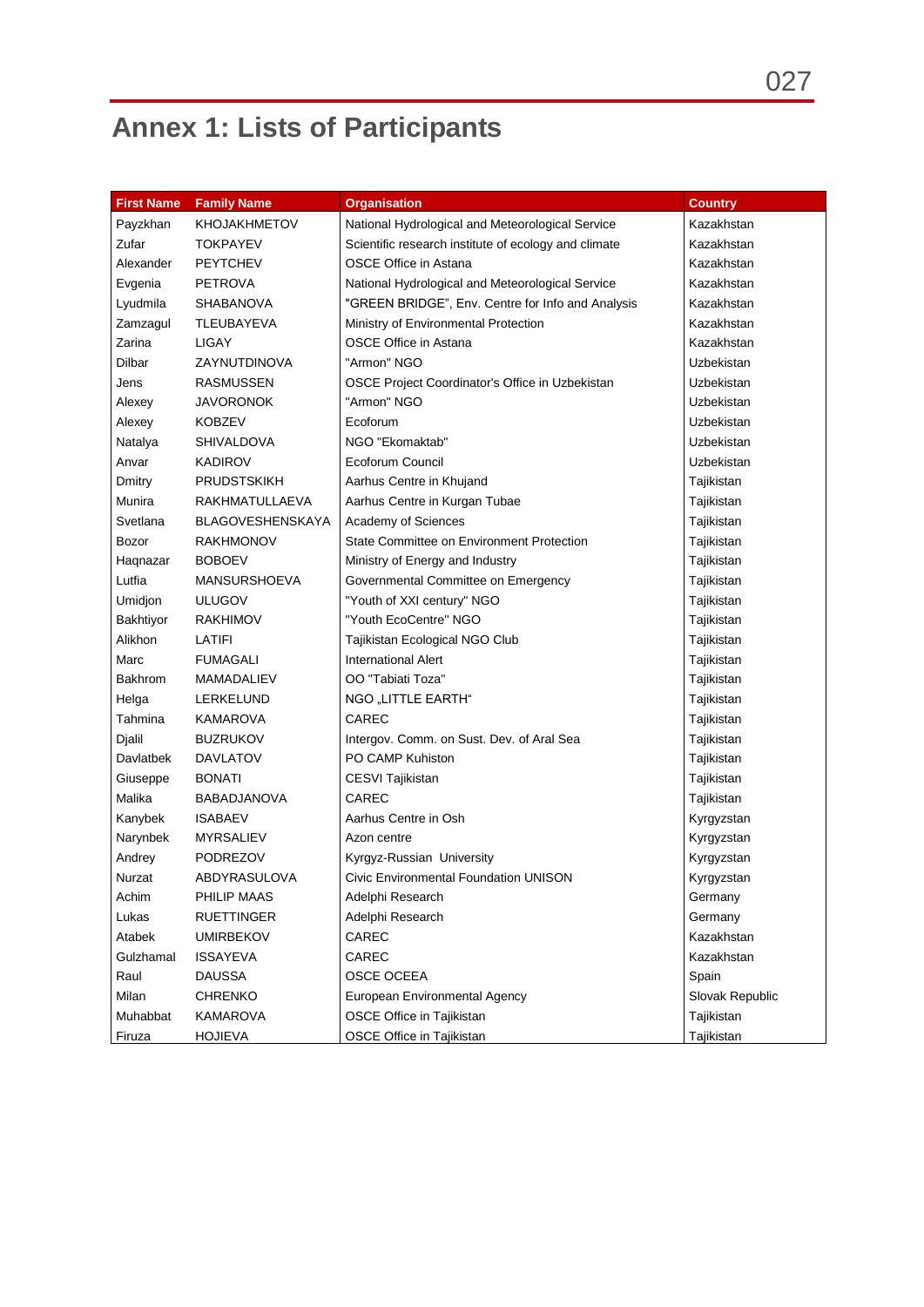# **Annex 2: Agenda**

# **Workshop and Roundtable Agenda Dushanbe 14-16 November**

# *Monday 14 November 2011*

*Roundtable 'Water Management and Land degradation in Central Asia'*

| Time        | <b>Session</b>                  | Mode       |
|-------------|---------------------------------|------------|
| 08:45-09:15 | <b>Transfer from Hotel</b>      | <b>Bus</b> |
| 09:15-09.30 | <b>Arrival and Registration</b> | Plenary    |
| 09.30-09.35 | Welcome and opening remarks     | Plenary    |
| 09.35-10.00 | Tour de table introductions     | Plenary    |
| 10.00-11.30 | Country reports presentations   | Plenary    |
| 11.30-11.45 | <b>Break</b>                    |            |
| 11.45-12.25 | Discussion on key drivers       | Plenary    |
| 12.25-12.30 | Closing remarks                 | Plenary    |
| 12.30-13.30 | Lunch                           |            |

*Workshop "Climate Change Impacts on the Water-Energy-Agriculture-Nexus and security in Central Asia"*

| <b>Time</b> | <b>Session</b>                                          | Mode    |
|-------------|---------------------------------------------------------|---------|
| 14:30-14.40 | Welcome                                                 | Plenary |
| 14.40-15.20 | Imagining a different world – presentation<br>and video | Plenary |
| 15.20-15.40 | Agenda and expectations                                 | Plenary |
| 15.40-16.00 | <b>Break</b>                                            |         |
| 16.00-16.10 | Plenary Presentation - What are driving                 | Plenary |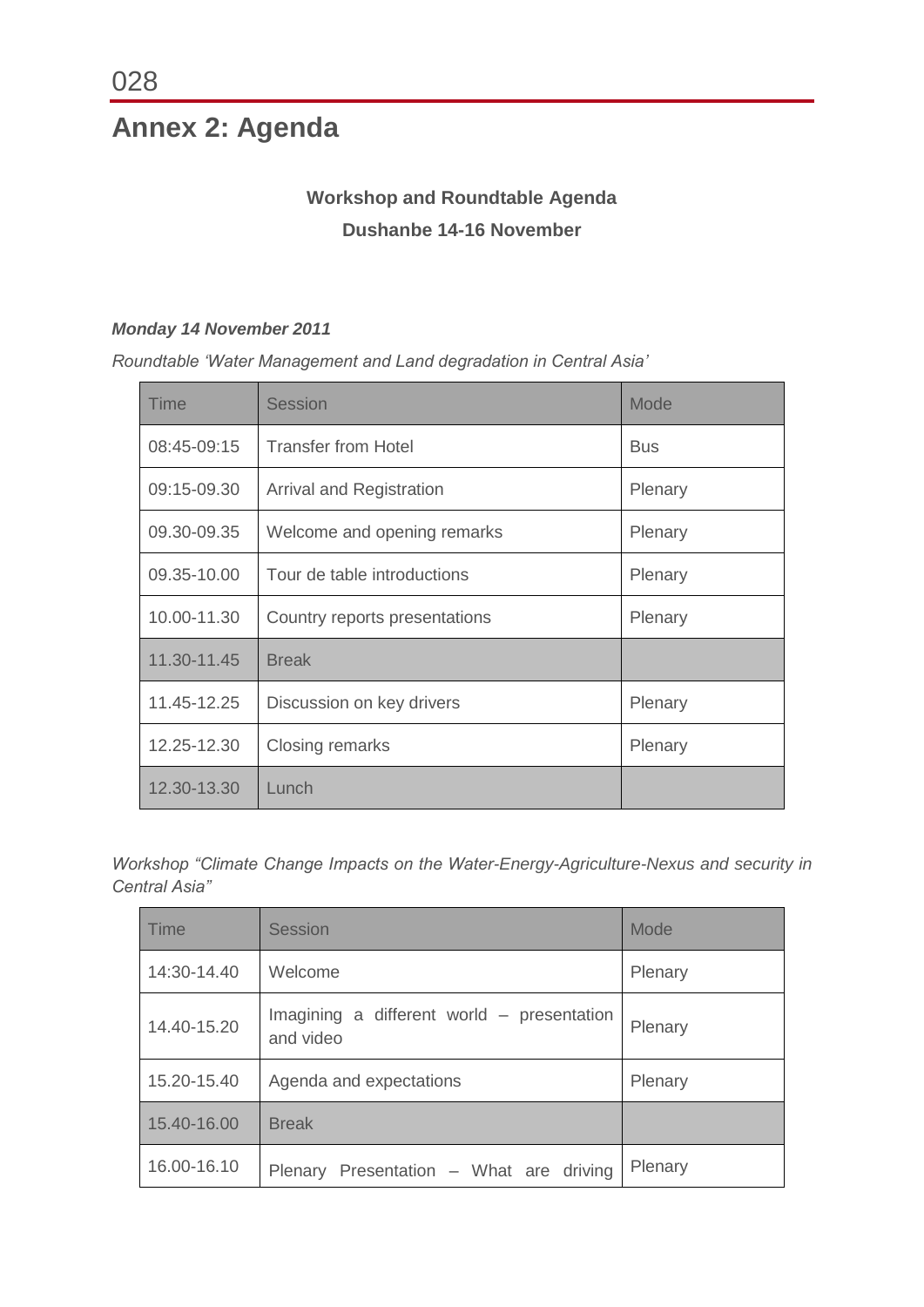|                | forces?                                                               |            |
|----------------|-----------------------------------------------------------------------|------------|
| 16.10-16.30    | Discussion – List of driving forces                                   | Plenary    |
| 17.30-18.30    | Driving forces – Predetermined elements and<br>critical uncertainties | Plenary    |
| 18:30<br>20:30 | <b>Dinner Reception</b>                                               |            |
| 20:30<br>21.00 | <b>Transfer to Hotel</b>                                              | <b>Bus</b> |

# *Tuesday 15 November 2011*

| <b>Time</b> | <b>Session</b>                                      | Mode                        |
|-------------|-----------------------------------------------------|-----------------------------|
| 09:00-09:30 | <b>Transfer from Hotel</b>                          | <b>Bus</b>                  |
| 9.30-9.45   | Introduction + Agenda                               | Plenary                     |
| 9.45-11.00  | Scenario framework - Axis of uncertainty<br>Part 1  | Working Groups +<br>Plenary |
| 11.00-11.15 | <b>Break</b>                                        |                             |
| 11.15-12.15 | Scenario framework - Axis of uncertainty<br>Part 2  | <b>Working Groups</b>       |
| 12.15-13.15 | Lunch                                               |                             |
| 13.15-14.15 | Scenario framework - Scenario matrix                | <b>Working Groups</b>       |
| 14.15-14.30 | Plenary Presentation Climate Change and<br>Security | Plenary                     |
| 14.30-14.45 | <b>Break</b>                                        |                             |
| 14.45-16.15 | Scenario development - the year 2050                | <b>Working Groups</b>       |
| 16.15-16.30 | <b>Break</b>                                        |                             |
| 16.30-18.15 | Scenario development - how did we get<br>there?     | <b>Working Groups</b>       |
| 18:30-19.15 | <b>Transfer to Hotel</b>                            | <b>Bus</b>                  |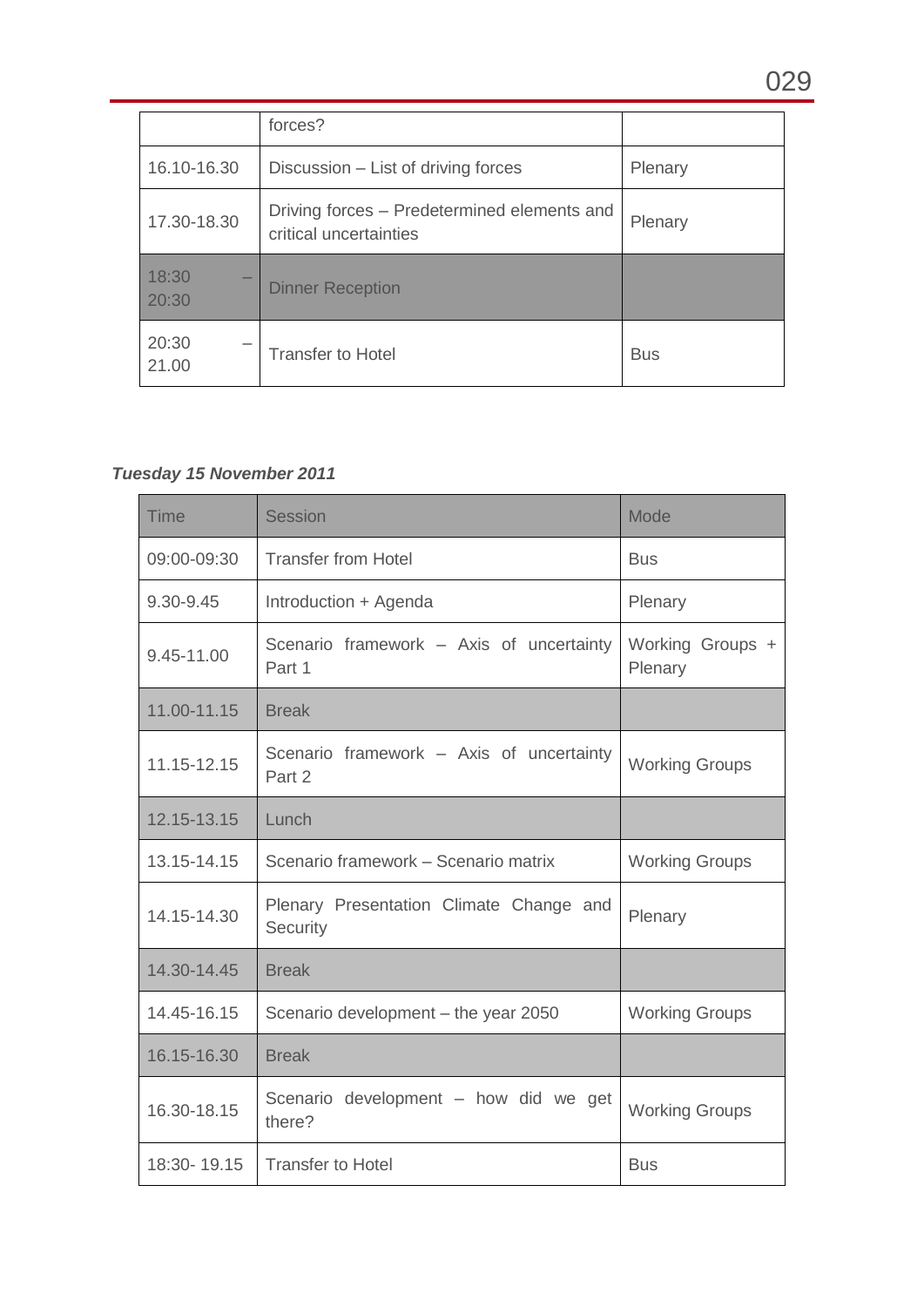# *Wednesday 16 November 2011*

| <b>Time</b>   | <b>Session</b>                                                               | <b>Mode</b>           |
|---------------|------------------------------------------------------------------------------|-----------------------|
| 08:30-09:00   | <b>Transfer from Hotel</b>                                                   | <b>Bus</b>            |
| $9.00 - 9.15$ | Introduction + Agenda                                                        | Plenary               |
| 9.15-10.15    | Scenario presentation                                                        | Plenary               |
| 10.15-10.30   | <b>Break</b>                                                                 |                       |
| 10.30-12.30   | Scenario<br>analysis $-$<br>challenges<br>and<br>opportunities               | <b>Working Groups</b> |
| 12.30-13.30   | Lunch                                                                        |                       |
| 13.30-14.15   | Presentation of challenges and opportunities                                 | Plenary               |
| 14.15-15.00   | Strategy development                                                         | <b>Working Groups</b> |
| 15.00-15.30   | <b>Break</b>                                                                 |                       |
| 15.30-16.45   | Finding robust strategies                                                    | <b>Working Groups</b> |
| 16:45-17.45   | Presentation<br><b>of</b><br>robust<br>strategies<br>÷.<br><b>Discussion</b> | Plenary               |
| 17.45-18.15   | Feedback + Farewell                                                          | Plenary               |
| 18:30-19.00   | <b>Transfer to Hotel</b>                                                     | <b>Bus</b>            |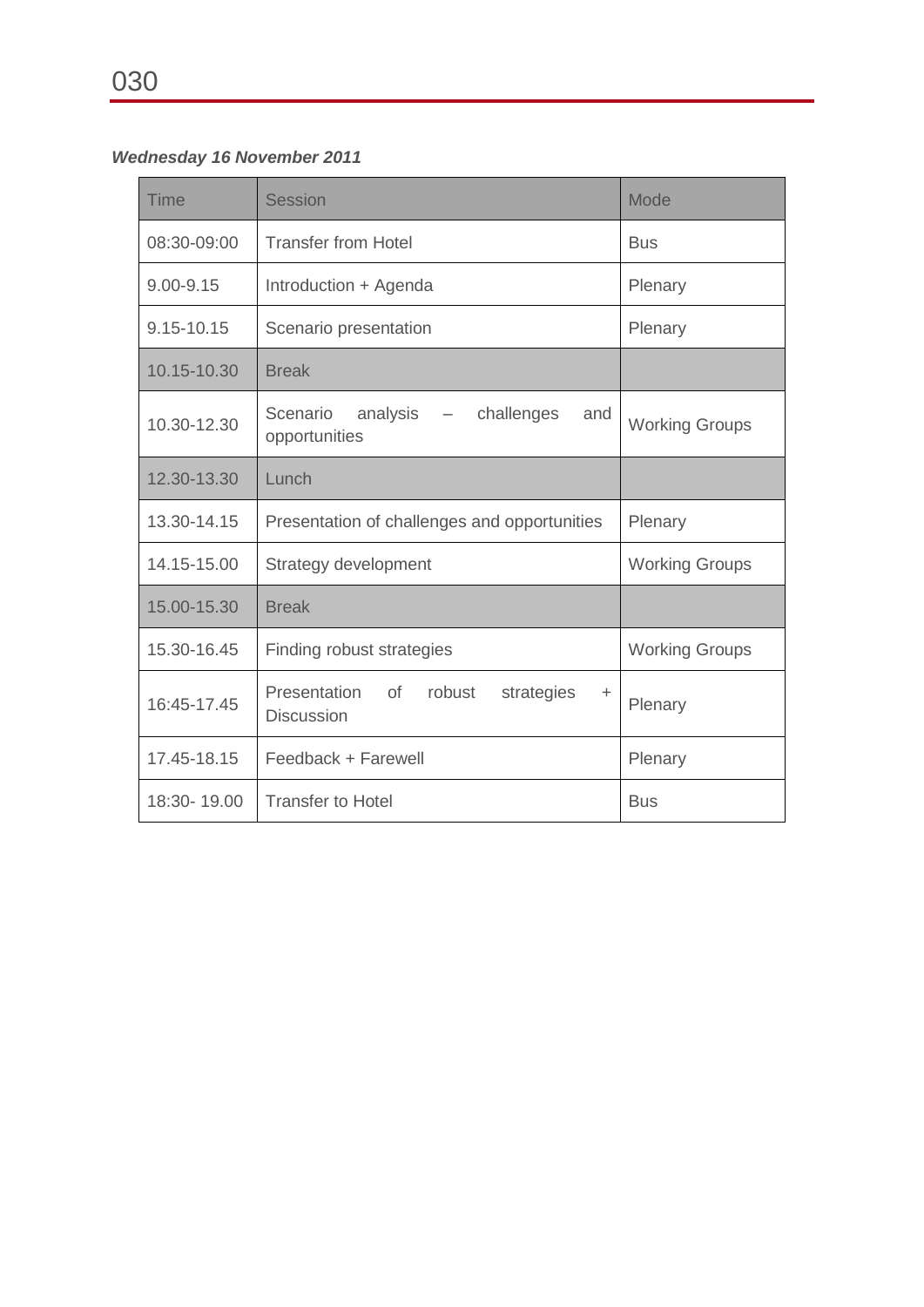# **Annex 3: Summary of Evaluations**

At the end of the workshop, an evaluation sheet was distributed to the participants. Below are the results of the questionnaire (translated from Russian). Due to fractions and rounding, results given in percentages may not add up to 100%. In addition, some participants may not have provided answers to all evaluation questions.

#### **1. General**

| Excellent: | Good: | Satisfactory: | Poor: |
|------------|-------|---------------|-------|
| 11         | 16    |               | U     |
| 41%        | 59%   | 0%            | $0\%$ |

#### **1.1 How did you find the workshop overall?**

### **1.2 How did you find the preparation for the workshop / information received in good time?**

| Excellent: | Good: | Satisfactory: | Poor: |
|------------|-------|---------------|-------|
| 9          | 16    |               |       |
| 33%        | 59%   | 7%            | $0\%$ |

#### **1.3. What were your expectations of this workshop?**

- An in-depth exploration of adaptation to climate change and its impact on water, land and energy resources;
- Learning and experiencing developing scenarios on the influence of climate change upon the economy, policies, ecosystems, etc;
- Drafting strategies and action plans; finding recommendations for future planning through 2050, and practical applications of such strategies and plans;
- $\bullet$ Regional and national networking: sharing opinions, practices and information exchange with relevant actors and other environmental NGOs;
- Evaluation and comparison of accumulated expert knowledge;
- Analysis of examples by neighbouring countries and more academic format,
- Delivery of final documents on identified tasks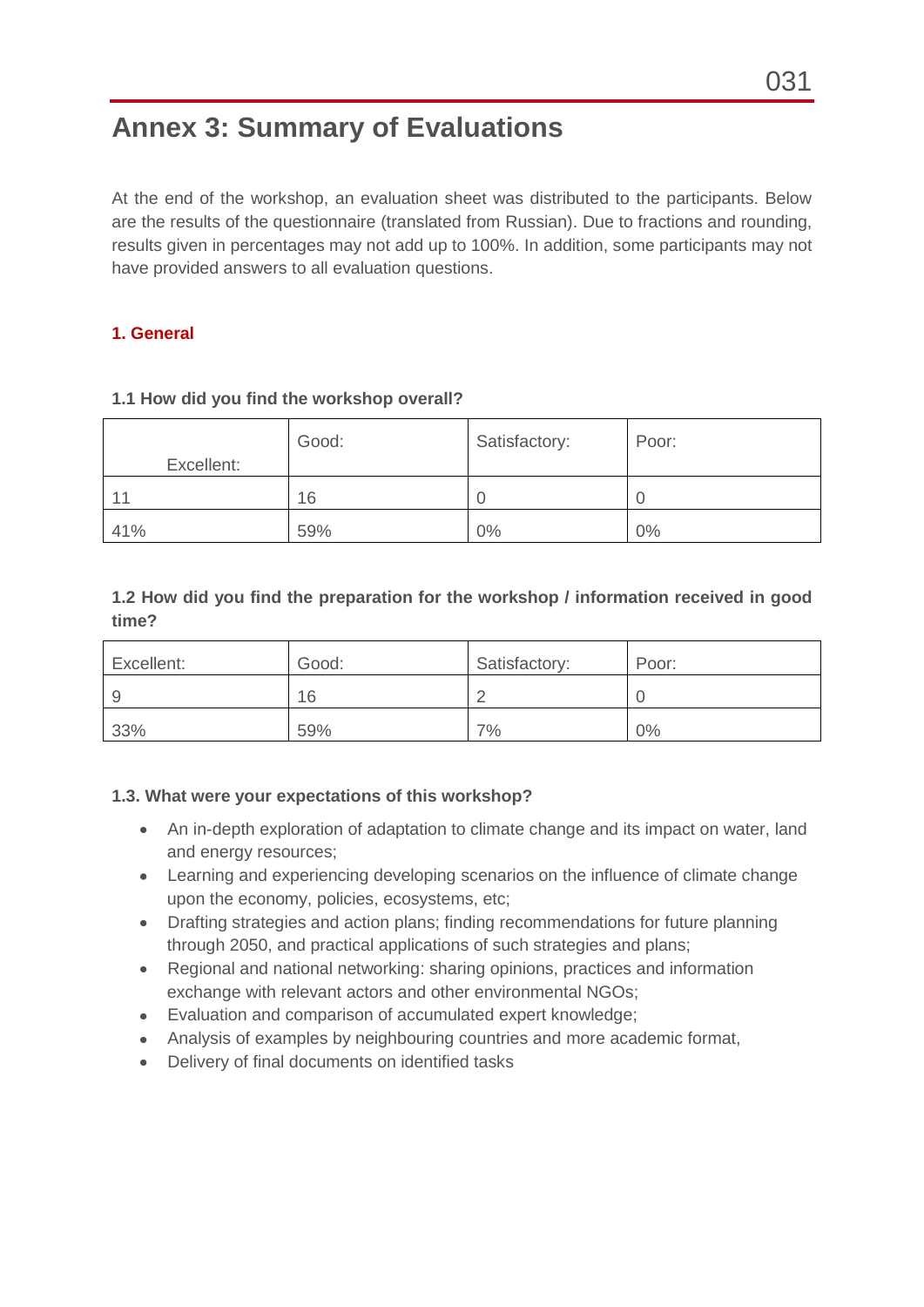# **1.4 Has this workshop met your expectations?**

| Yes:                                                                         | More:                                                             | Less:                                                             | No:         |  |
|------------------------------------------------------------------------------|-------------------------------------------------------------------|-------------------------------------------------------------------|-------------|--|
| 5                                                                            | 20                                                                | 1                                                                 | $\mathbf 0$ |  |
| 19 %                                                                         | 77%                                                               | 4%                                                                | $0\%$       |  |
| Multitude of area<br>specialists were<br>presented                           | Possibility to apply<br>planning measures at<br>national level    | There was no<br>possibility to discuss<br>the level of            |             |  |
| Diversification of<br>opinions helped to<br>identify weaknesses              | Issues of climate<br>change impact were<br>covered                | preparedness of CA<br>counties for climate<br>change implications |             |  |
| Superior preparation<br>and time coordination                                | Mechanisms,<br>stimulating analytical                             |                                                                   |             |  |
| Increased knowledge<br>and skills                                            | thinking for elaboration<br>of development<br>scenarios in the CA |                                                                   |             |  |
| Relevance of the<br>workshop agenda                                          | region, were<br>extensively presented                             |                                                                   |             |  |
| Active discussions and<br>exchange of opinions                               |                                                                   |                                                                   |             |  |
| Team work and close<br>cooperation with leading<br>experts                   |                                                                   |                                                                   |             |  |
| Networking, building<br>communication bridges<br>and information<br>exchange |                                                                   |                                                                   |             |  |
| Enabled to elaborate<br>strategies at the local<br>level                     |                                                                   |                                                                   |             |  |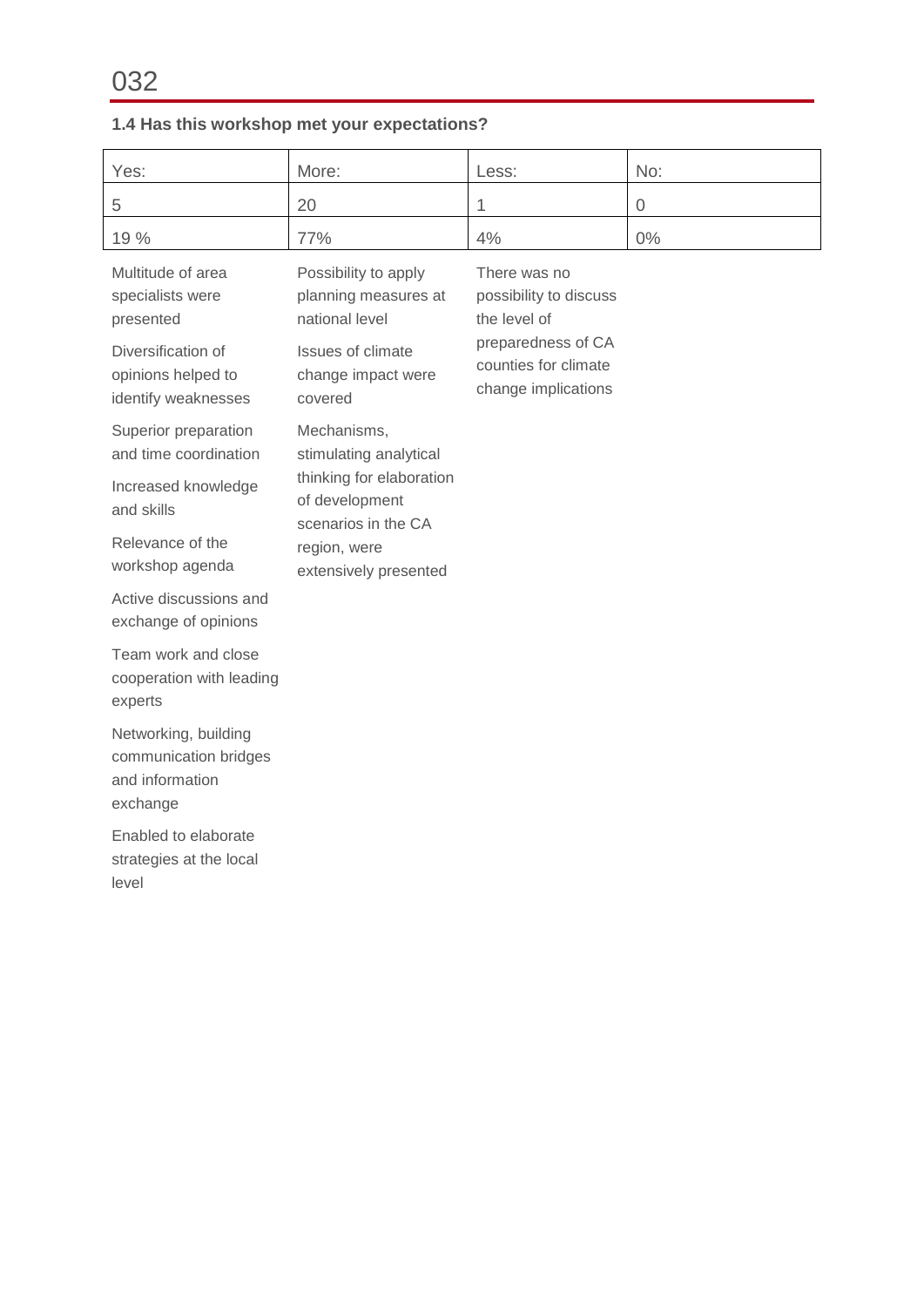## **2. Objectives**

#### **2.1 In general, do you consider the objectives of the workshop clear?**

| Excellent: | Good: | Satisfactory: | Poor: |
|------------|-------|---------------|-------|
|            | 19    |               |       |
| 12%        | 73%   | 12%           | 4%    |

#### **2.2 Do you consider the background materials useful?**

| Excellent: | Good: | Satisfactory:                         | Poor:          |
|------------|-------|---------------------------------------|----------------|
|            | 16    | 3                                     | $\overline{0}$ |
| 27%        | 62%   | 12%                                   | $0\%$          |
|            |       | • Interesting for<br>future reference |                |
|            |       | • Delay in<br>distribution            |                |

#### **3. Workshop contents and programme?**

## **3.1 General relevance of contents of scenario development exercise**

| Excellent: | Good: | Satisfactory: | Poor: |
|------------|-------|---------------|-------|
|            | 18    |               |       |
| 27%        | 69%   | 4%            | 0%    |

## **3.2 Are the topics and discussions on the workshop relevant to your day-to-day work?**

| Excellent: | Good: | Satisfactory: | Poor: |
|------------|-------|---------------|-------|
| -10        | 14    |               |       |
| 38%        | 54%   | 4%            | 4%    |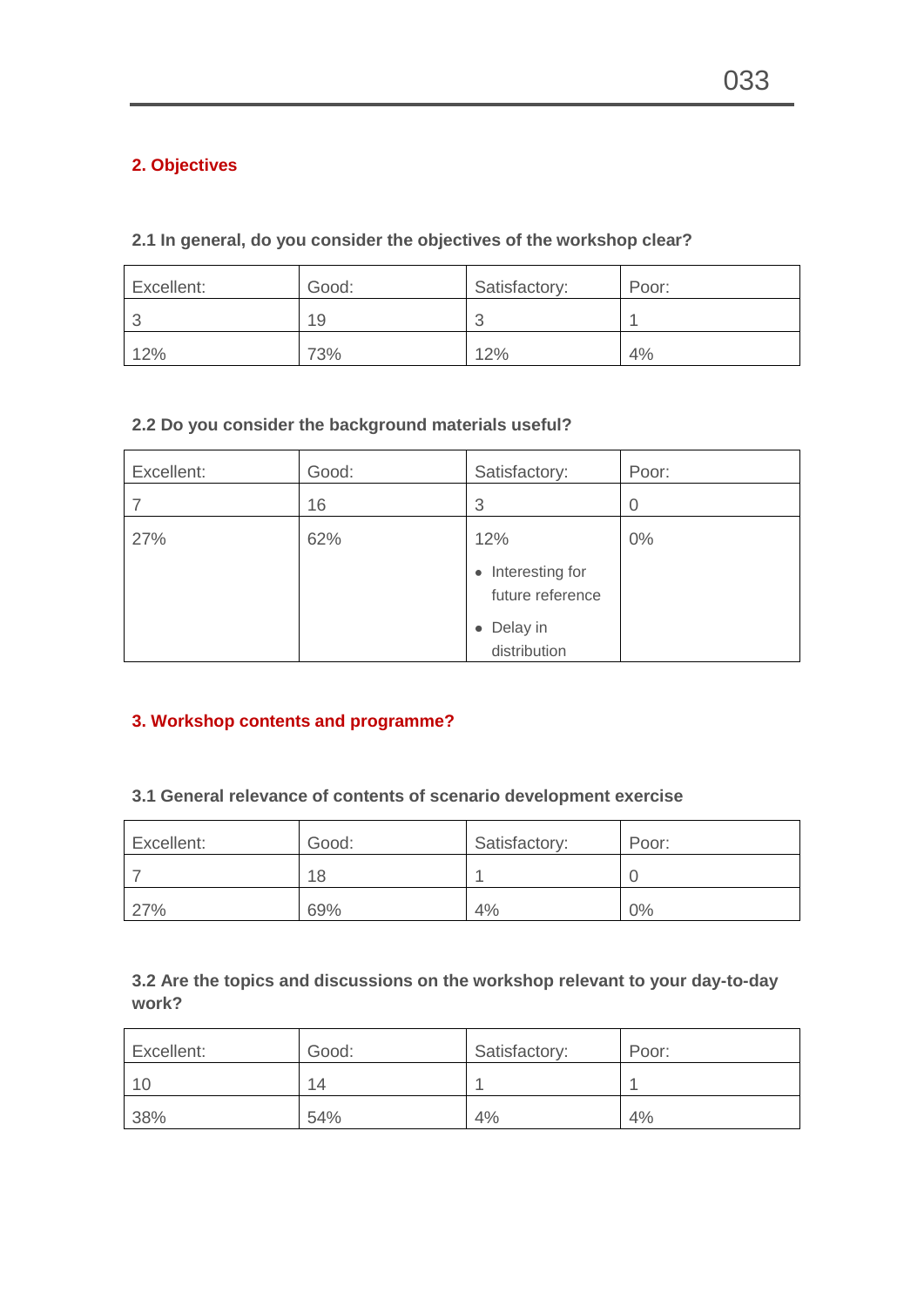#### **3.3 Usefulness of presentations?**

| Excellent: | Good: | Satisfactory: | Poor: |
|------------|-------|---------------|-------|
| 10         | 14    |               |       |
| 38%        | 54%   | 8%            | $0\%$ |

#### **3.4 Usefulness of the working sessions?**

| Excellent: | Good: | Satisfactory: | Poor: |
|------------|-------|---------------|-------|
| $\sim$     |       |               |       |
| 48%        | 40%   | 12%           | 0%    |

#### **3.5 If topics and discussions are relevant, in what areas and for what purpose?**

- For qualified preparation of specialists and ecologists undergoing bachelor and master studies
- Important for economics and science for purposes of adaptation to climate change
- For the implementation of the Astana initiative in the Asia-Europe partnership framework
- In the sphere of social economic development, including agriculture, water management, etc.
- In all spheres for conduction of ecology works *in loco*

#### **4. Workshop method**

#### **4.1 Was the scenario development method useful for you to generate new insight?**

| Excellent: | Good: | Satisfactory: | Poor: |
|------------|-------|---------------|-------|
| -9         | 13    |               |       |
| 39%        | 57%   | 4%            | 0%    |

### **4.2 Was the scenario development method useful for you to build understanding?**

| Excellent: | Good:         | Satisfactory: | Poor: |
|------------|---------------|---------------|-------|
| $-44$      | $\sim$<br>. . |               |       |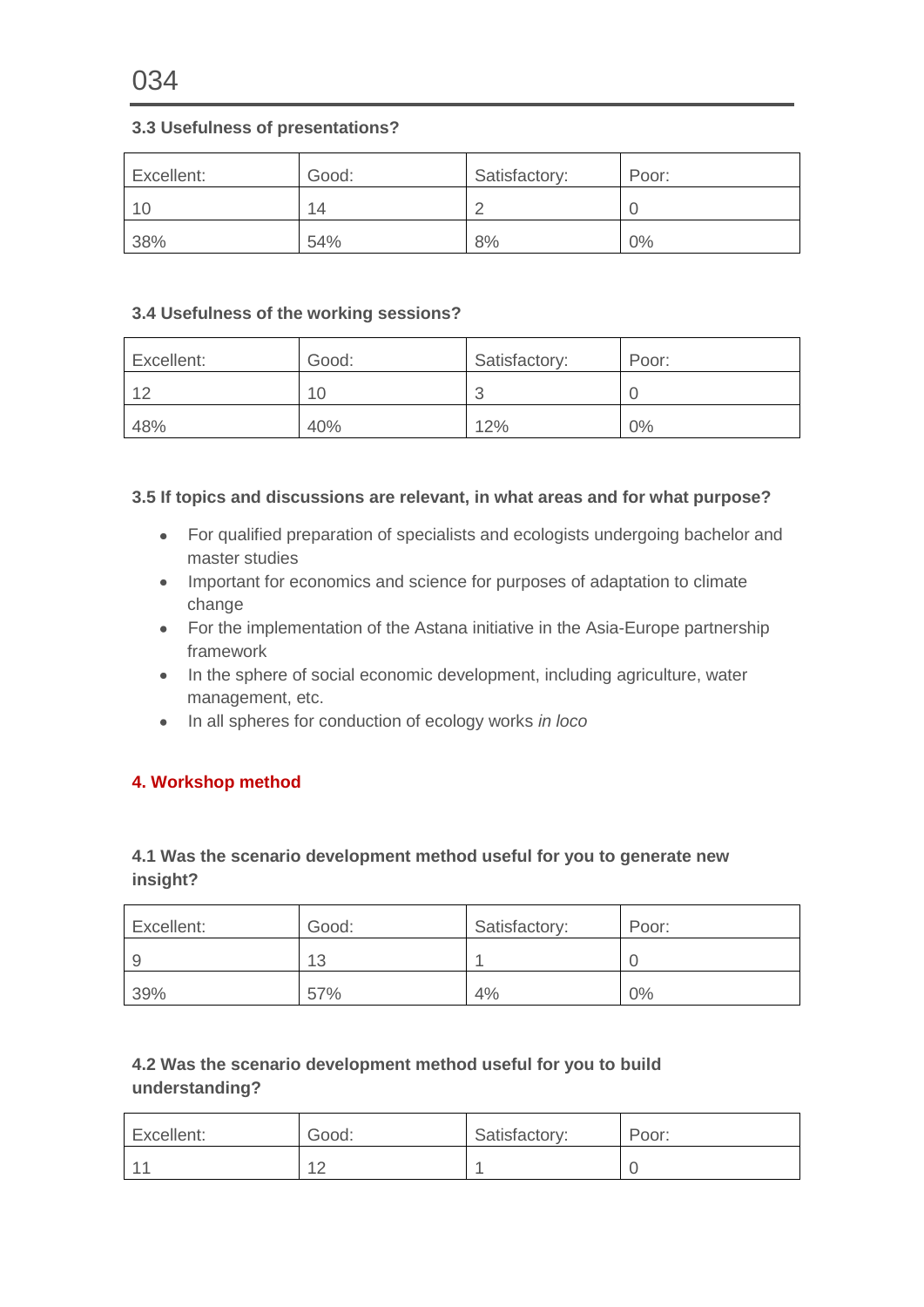| $\Delta$ <sub>60</sub><br><br>76. | ገ0.<br>v | $\sim$<br>л | 0٥/<br>7C |
|-----------------------------------|----------|-------------|-----------|
|-----------------------------------|----------|-------------|-----------|

### **4.3 Was the scenario development method useful for you to have structured conversation with other participants?**

| Excellent: | Good: | Satisfactory: | Poor: |
|------------|-------|---------------|-------|
| 15         | 10    |               |       |
| 60%        | 40%   | 0%            | 0%    |

#### **4.4 Can you give an example of insights you developed?**

- Success determines the synthesis of general and specific programmes and purposes upon achievement of the result
- A better understanding of possible implications and climate change impact on various branches of the ecosystem
- Increased skills in working with scenarios (as a new technique of tackling climate change impacts), determining regional strategies, analysing threats and risks, forecasting and prognosis for the future
- Possible methods of reaction to problems and actuality evaluation on the basis of collective insight
- Enhanced knowledge on global and regional organizations, civil society institutions dealing with climate change issues
- Increased awareness on measures, necessary for elevating climate change issues to governmental and international level
- Better understanding of the complex ecological situation in the Central Asian region

#### **5. Organisational Aspects**

#### **5.1 Travel arrangements prior to workshop**

| Excellent: | Good: | Satisfactory: | Poor: |
|------------|-------|---------------|-------|
| -14        | 8     |               |       |
| 64%        | 36%   | 0%            | $0\%$ |

#### **5.2 Secretariat support**

| Excellent: | Good: | Satisfactory: | Poor: |
|------------|-------|---------------|-------|
| -16        |       | 0%            | $0\%$ |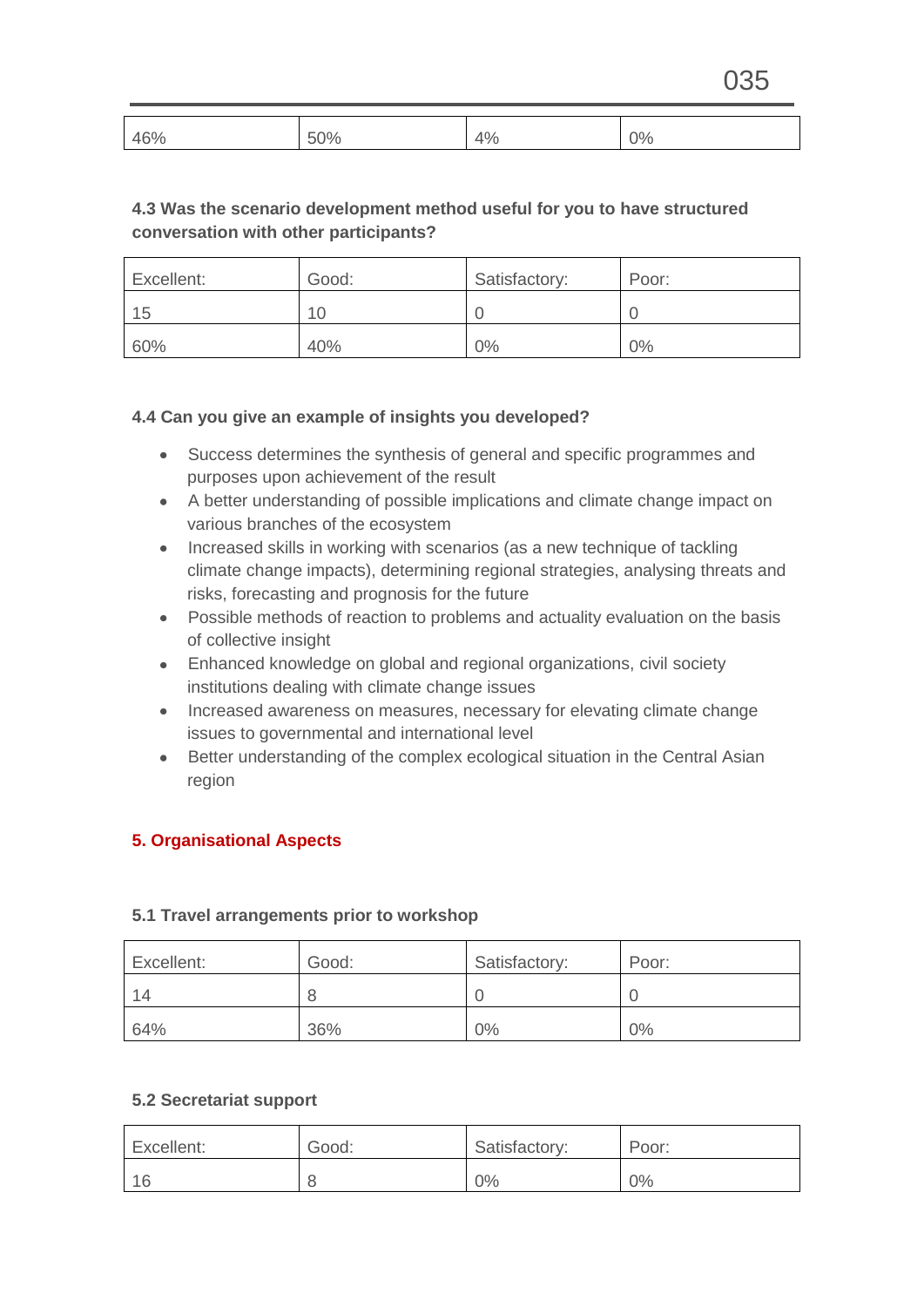| 67% | 7 U | ∩٥ | 0% |
|-----|-----|----|----|
| 7 U | ້   | 70 |    |

## **5.3 Working Conditions during the workshop (conference room, facilities, equipment, etc.)**

| Excellent: | Good: | Satisfactory: | Poor: |
|------------|-------|---------------|-------|
| 16         | 8     |               |       |
| 64%        | 32%   | 4%            | 0%    |

#### **5.4 Conveniences of the location**

| Excellent: | Good: | Satisfactory: | Poor: |
|------------|-------|---------------|-------|
| -14        | 8     |               |       |
| 58%        | 33%   | 4%            | 4%    |

#### **6. Time allocation**

### **6.1 Length of the workshop:**

| Too short: | Fine: | Too long: |
|------------|-------|-----------|
|            | ററ    |           |
| $0\%$      | 92%   | 8%        |

### **6.2 Length of time allocated to driving forces:**

| Too short: | Fine: | Too long:       |
|------------|-------|-----------------|
|            | 20    | $\sqrt{2}$<br>w |
| 4%         | 83%   | 13%             |

### **6.3 Length of time allocated to scenario logic and story line:**

| Too short: | Fine: | Too long: |
|------------|-------|-----------|
|            | 20    |           |
| 8%         | 77%   | 15%       |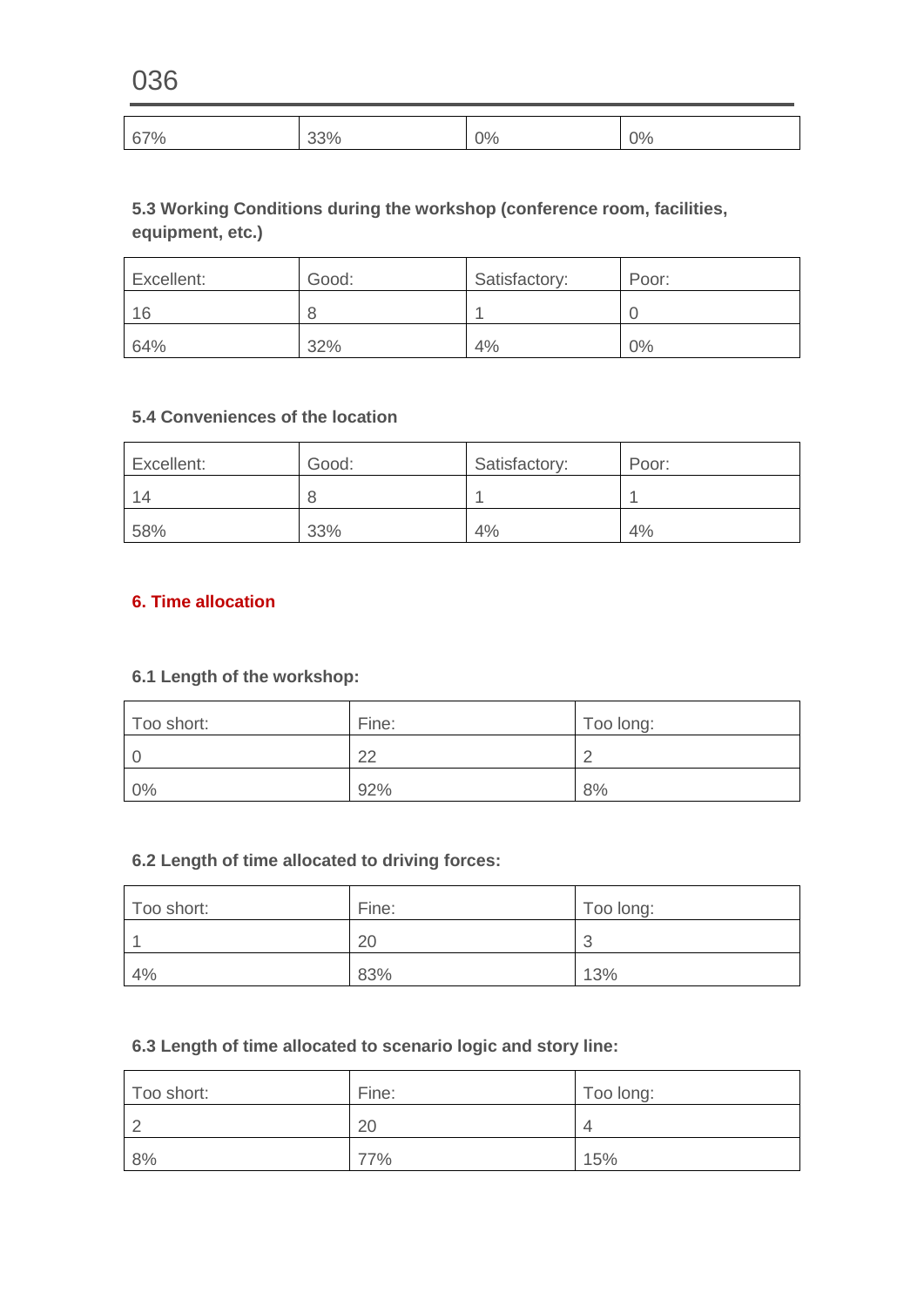#### **6.4 Length of time allocated to analysis:**

| Too short: | Fine: | Too long:                     |
|------------|-------|-------------------------------|
| ⌒<br>∼     | 19    | r<br>$\overline{\phantom{a}}$ |
| 8%         | 79%   | 13%                           |

#### **6.5 Length of time allocated to country level experience**

| Too short: | Fine: | Too long: |
|------------|-------|-----------|
|            | 15    |           |
| 32%        | 68%   | 0%        |

#### **6.6 Length of lunch breaks:**

| Too short: | Fine: | Too long: |
|------------|-------|-----------|
|            | າາ    |           |
| 0%         | 92%   | 8%        |

#### **6.7 Length of coffee breaks:**

| Too short: | Fine: | Too long: |
|------------|-------|-----------|
|            | 24    |           |
| $0\%$      | 96%   | 4%        |

#### **6.8 Time for networking:**

| Too short: | Fine: | Too long: |
|------------|-------|-----------|
| $\Delta$   | 20    |           |
| 16%        | 80%   | 4%        |

#### **7. Positive aspect of the workshop:**

- Networking and opinion exchange at the regional level, building communication bridges with potential partners
- Uncovering views and ideas of experts from abroad
- Possibility to discover future trends and thus manage/review the overall strategy of the home organization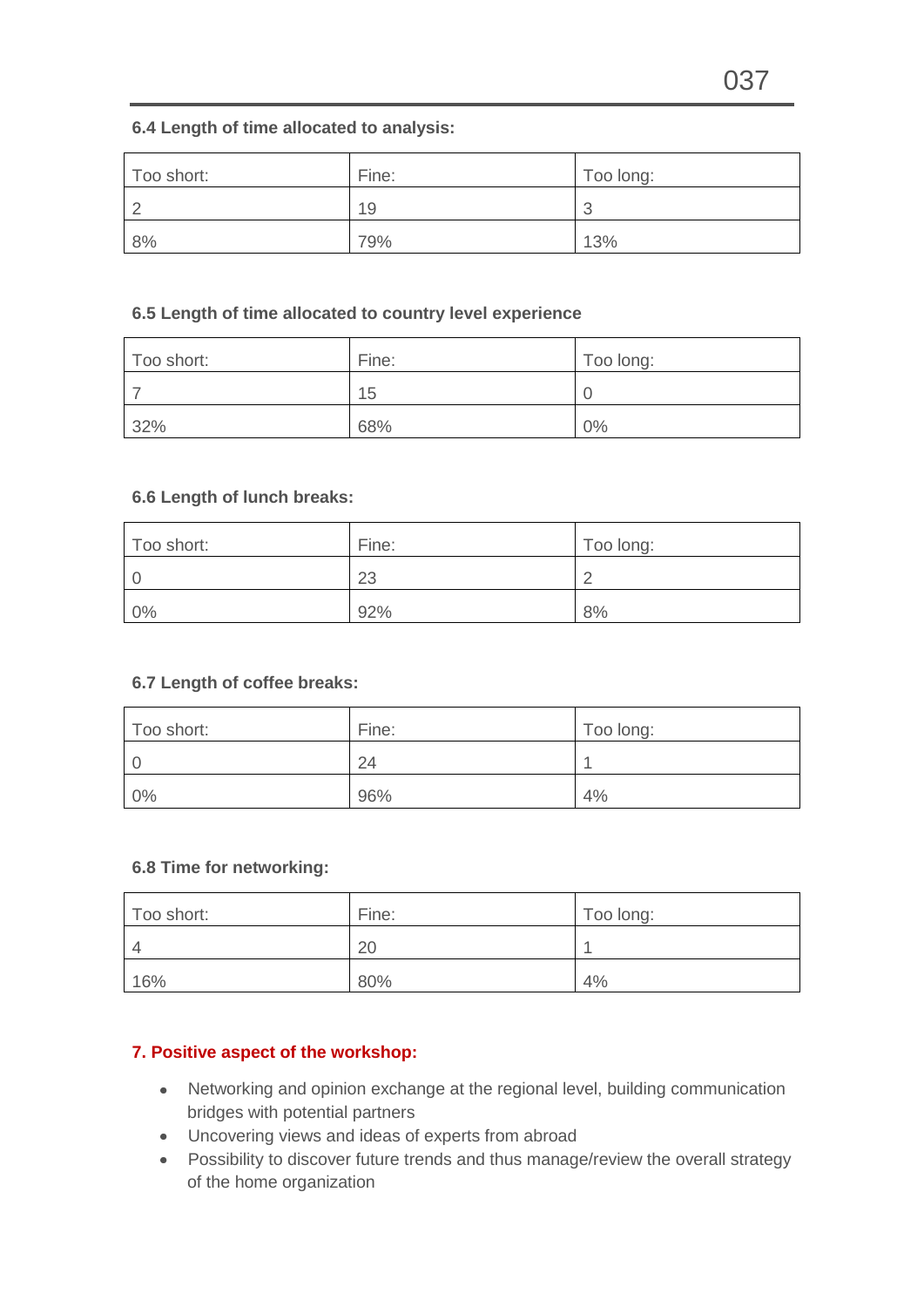038

- High-level facilitation by trainers
- New insights about environmental security in Central Asia
- Group discussions and teamwork, presentations
- New visions on water resource management and possible future situations
- Variety of factors covered (economy, politics, social life, etc)
- Interactive discussions of the working program, development of scenarios
- Co-authorship of real future scenarios and collective responsibility for making an appropriate choice in climate change adaptation
- Concise and coherent program

#### **8. Please cite the most important issues which were dealt with during the workshop. How do these affect your day-to-day work?**

- Climate change and security preservation in Central Asia, climate change and political security
- Situation development strategies in energy, agriculture, water resources in light of climate change up to 2050
- Cooperation both at regional and international level, joint action and swift reaction
- Methodologies for building scenarios
- Identifying restraints in strategy implementation and solutions
- Clear picture of existing problems, climate change implications in the region
- Introduction of ecologically safe production
- Involvement of civil society in responding to climate change (inspired a participant to publish a paper)
- Application of complex approaches in solving particular problems, multisided thinking
- Detailed presentations on climate change impacts and forecasts through 2050
- Basing on the knowledge acquired drafting/reviewing an overall strategy of the home organization (inspired a participant to do so)

### **9. Would you be interested in continuing your participation to explore one of the options above?**

| Yes                        | N۵    |
|----------------------------|-------|
| $\overline{\Lambda}$<br>24 |       |
| 00%                        | $0\%$ |

#### **10. What suggestions would you like to make to the organisers?**

- More examples from the region's countries. It is important to create the possibility to present activities at national level.
- A longer time frame for the workshop would be desirable
- Focus on concrete results and output from workshop